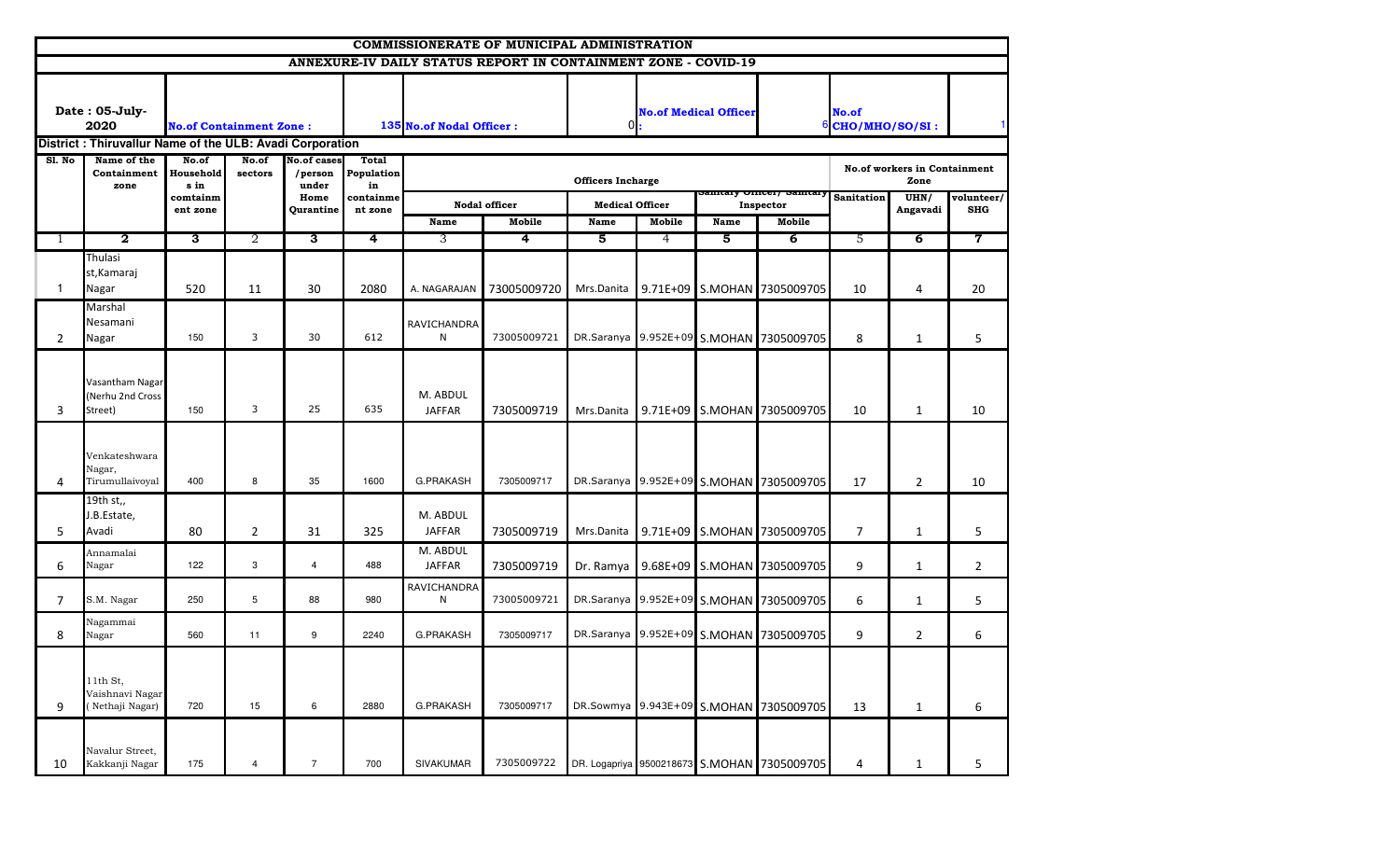| 11 | Gandh Adikal<br>st,pattabiram                            | 125 | $\overline{2}$ | 4              | 526  | <b>SIVAKUMAR</b>          | 73005009722 |                  |  | DR. Logapriya 9500218673 S.MOHAN 7305009705 | 3              | $\overline{2}$ | 4              |
|----|----------------------------------------------------------|-----|----------------|----------------|------|---------------------------|-------------|------------------|--|---------------------------------------------|----------------|----------------|----------------|
| 12 | Mullai<br>nagar, Gopalapu<br>ram,Thandurai               | 50  | $\mathbf{1}$   | 9              | 202  | S.PRAKASH                 | 73005009718 |                  |  | DR.Anupriya 9962860175 S.MOHAN 7305009705   | $\overline{2}$ | 1              | $\overline{2}$ |
|    |                                                          |     |                |                |      |                           |             |                  |  |                                             |                |                |                |
| 13 | Jansi rani<br>st, Srinagar<br>Colony,Tirumull<br>aivoyal | 180 | $\overline{4}$ | 11             | 720  | G.PRAKASH                 | 7305009717  |                  |  | DR.Sowmya 9.943E+09 S.MOHAN 7305009705      | 3              | $\mathbf{1}$   | $\overline{2}$ |
| 14 | 60 Feet<br>Road, Sivasakthi<br>Nagar                     | 140 | 3              | $\overline{4}$ | 532  | G.PRAKASH                 | 7305009717  |                  |  | DR.Sowmya 9.943E+09 S.MOHAN 7305009705      | $\overline{2}$ | 1              | $\overline{2}$ |
|    | Venkateshwara                                            |     |                |                |      |                           |             |                  |  |                                             |                |                |                |
| 15 | nagar 2nd cross<br>st,Tirumullaivoy<br>al                | 95  | $\overline{2}$ | 3              | 472  | <b>G.PRAKASH</b>          | 7305009717  |                  |  | DR.SARANYA 9.952E+09 S.MOHAN 7305009705     | 9              | $\overline{2}$ | 6              |
|    | Adiyapatham St,                                          |     |                |                |      |                           |             |                  |  |                                             |                |                |                |
| 16 | Cholan Nagar                                             | 110 | $\overline{2}$ | $\overline{2}$ | 416  | G.PRAKASH                 | 7305009717  |                  |  | DR.Sowmya 9.943E+09 S.MOHAN 7305009705      | $\overline{2}$ | $\mathbf{1}$   | $\overline{2}$ |
| 17 | Chinnamman<br>Koil St                                    | 360 | $\overline{7}$ | 6              | 1440 | M. ABDUL<br><b>JAFFAR</b> | 7305009719  | DR.RAMYA         |  | 9.68E+09 S.MOHAN 7305009705                 | 4              | $\mathbf{1}$   | 3              |
| 18 | Kumaran<br>st, Kamaraj<br>nagar                          | 30  | $\mathbf{1}$   | $\mathbf{1}$   | 126  | A. NAGARAJAN              | 7305009720  |                  |  | Mrs.Danita 9.71E+09 S.MOHAN 7305009705      | $\overline{c}$ | $\overline{1}$ | $\overline{2}$ |
| 19 | RC Police<br>Training, TSP<br>Pattalion                  | 20  | $\mathbf{1}$   | $\mathbf 0$    | 75   | RAVICHANDRA<br>N          | 7305009721  | DR.<br>Panimalar |  | 9.659E+09 S.MOHAN 7305009705                | $\mathbf{1}$   | $\mathbf{1}$   | 0              |
|    |                                                          |     |                |                |      |                           |             |                  |  |                                             |                |                |                |
| 20 | 13th Battalion,<br>Vaishnavi Nagar                       | 0   | 0              | 12             | 200  | G.PRAKASH                 | 7305009717  |                  |  | DR.Saranya 9.952E+09 S.MOHAN 7305009705     | $\overline{2}$ | 1              | 4              |
| 21 | Kalignar Nagar,<br>Kovilpadhagai                         | 250 | 5              | 5              | 1050 | <b>RAVICHANDRA</b><br>N   | 7305009721  |                  |  | DR. Logapriya 9500218673 S.MOHAN 7305009705 | 3              | $\mathbf{1}$   | 3              |
|    |                                                          |     |                |                |      |                           |             |                  |  |                                             |                |                |                |
| 22 | Mosque Street,<br>Muthapudupet                           | 40  | $\mathbf{1}$   | $\overline{7}$ | 165  | SIVAKUMAR                 | 7305009722  |                  |  | DR. Logapriya 9500218673 S.MOHAN 7305009705 | $\overline{2}$ | $\mathbf{1}$   | $\overline{2}$ |
| 23 | Kamaraj 1 st<br>Street,<br>Ettiyamman<br>Nagar           | 90  | $\overline{c}$ | 11             | 338  | G.PRAKASH                 | 7305009717  |                  |  | DR.Saranya 9.952E+09 S.MOHAN 7305009705     | $\overline{2}$ | $\mathbf{1}$   | $\overline{2}$ |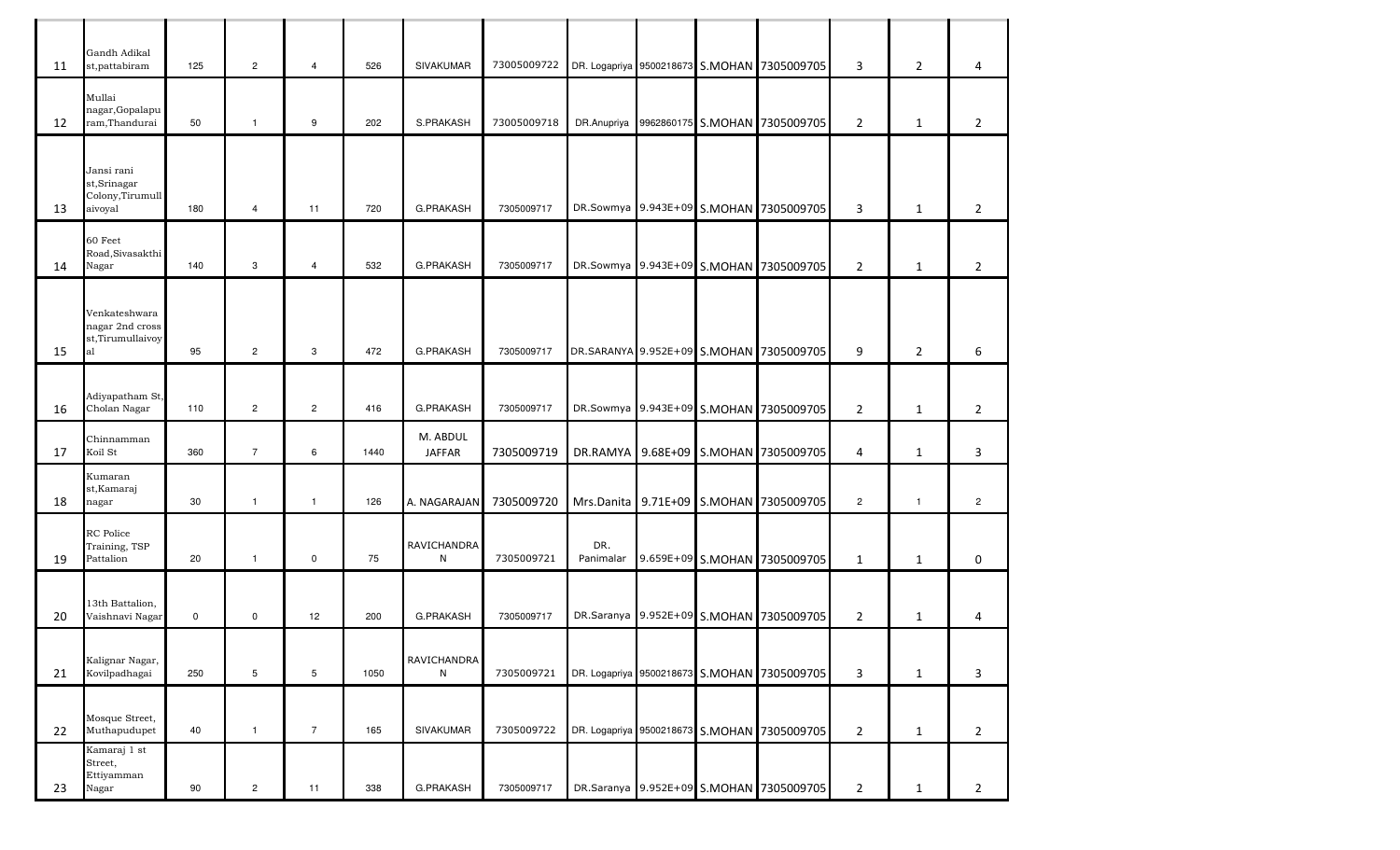| 24 | SM Nagar 3rd<br><b>Battalion</b><br><b>Ouarters</b>                                           | 418 | $5\phantom{.0}$ | 65                   | 1672 | RAVICHANDRA<br>N          | 7305009721 |            |  | DR.Saranya 9.952E+09 S.MOHAN 7305009705     | $\overline{2}$ | $\mathbf{1}$   | 3              |
|----|-----------------------------------------------------------------------------------------------|-----|-----------------|----------------------|------|---------------------------|------------|------------|--|---------------------------------------------|----------------|----------------|----------------|
| 25 | Nethaji Nagar<br>,Annanur                                                                     | 140 | $\mathbf{3}$    | $\overline{4}$       | 560  | <b>G.PRAKASH</b>          | 7305009717 |            |  | DR.Sowmya 9.943E+09 S.MOHAN 7305009705      | $\overline{2}$ | $\mathbf{1}$   | $\overline{2}$ |
|    |                                                                                               |     |                 |                      |      |                           |            |            |  |                                             |                |                |                |
| 26 | VOC Main Road<br>Cholamedu,<br>Tirumullaivoval                                                | 270 | $5\phantom{.0}$ | $\overline{4}$       | 1080 | <b>G.PRAKASH</b>          | 7305009717 |            |  | DR.Sowmya 9.943E+09 S.MOHAN 7305009705      | 3              | $\mathbf{1}$   | 4              |
| 27 | Vaishnavi<br>Nagar, police<br>Batalion                                                        | 320 | 6               | 5                    | 1200 | <b>G.PRAKASH</b>          | 7305009717 |            |  | DR.Saranya 9.952E+09 S.MOHAN 7305009705     | 3              | $\mathbf{1}$   | 4              |
| 28 | Bazzar Nagar<br>5th Street                                                                    | 36  | $\mathbf{1}$    | $\overline{4}$       | 144  | M. ABDUL<br><b>JAFFAR</b> | 7305009719 |            |  | DR.RAMYA 9.68E+09 S.MOHAN 7305009705        | $\overline{2}$ | $\overline{1}$ | $\mathbf{1}$   |
|    | Anna nagar 3rd<br>street, Thirumull                                                           |     |                 |                      |      |                           |            |            |  |                                             |                |                |                |
| 29 | aivoyal                                                                                       | 180 | 4               | 4                    | 720  | <b>G.PRAKASH</b>          | 7305009717 |            |  | DR.Saranya 9.952E+09 S.MOHAN 7305009705     | $\overline{2}$ | $\mathbf{1}$   | $\mathbf{1}$   |
| 30 | 4th Street,<br>Kamaraj Nagar,<br>Avadi                                                        | 110 | $\overline{2}$  | $\mathbf{2}^{\circ}$ | 435  | A. NAGARAJAN              | 7305009720 | Dr. Danita |  | 9.71E+09 S.MOHAN 7305009705                 | 6              | $\mathbf{1}$   | 4              |
| 31 | RAJIV Gandhi<br>Nagar,<br>Pattabiram.                                                         | 20  | $\mathbf{1}$    | $\mathbf{1}$         | 89   | <b>SIVAKUMAR</b>          | 7305009722 |            |  | DR.Anupriya 9962860175 S.MOHAN 7305009705   | $\mathbf{1}$   | $\overline{1}$ | $\overline{2}$ |
| 32 | Bharathi<br>Street, Kamaraj<br>nagar                                                          | 20  | $\mathbf{1}$    | $\mathbf 0$          | 76   | A. NAGARAJAN              | 7305009720 | Dr. Danita |  | 9.71E+09 S.MOHAN 7305009705                 | $\overline{2}$ | $\overline{1}$ | $\overline{2}$ |
| 33 | Ram<br>nagar, Thendral<br>nagar<br>Extension.,<br>Gopalapuram,<br>Pattabiram.<br>Chennai - 72 | 52  | $\mathbf{1}$    | 9                    | 208  | S.PRAKASH                 | 7305009718 |            |  | DR.Anupriya 9962860175 S.MOHAN 7305009705   | $\overline{2}$ | $\mathbf{1}$   | $\overline{2}$ |
| 34 | Kabilar Street,<br>ICF colony<br>,Mudhapudupet                                                | 20  | $\mathbf{1}$    | $\overline{1}$       | 80   | <b>SIVAKUMAR</b>          | 7305009722 |            |  | DR. Logapriya 9500218673 S.MOHAN 7305009705 | $\overline{2}$ | $\overline{2}$ | $\mathbf{1}$   |
| 35 | Nehru St, J.B.<br>Estate                                                                      | 54  | $\mathbf{1}$    | $\overline{4}$       | 216  | M. ABDUL<br><b>JAFFAR</b> | 7305009719 |            |  | MRS.Danita 9.71E+09 S.MOHAN 7305009705      | $\overline{2}$ | $\mathbf{1}$   | $\mathbf{3}$   |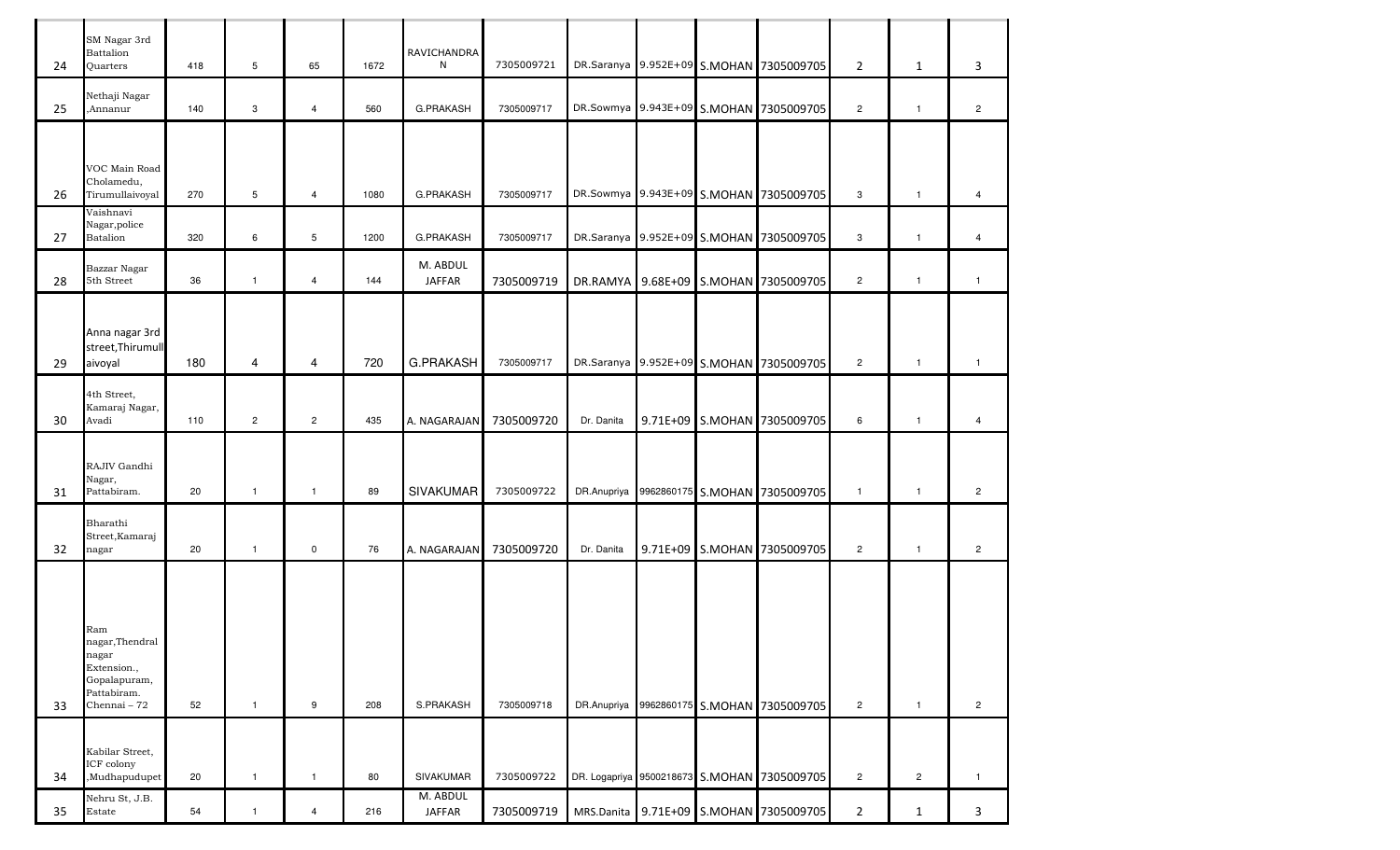| 36 | Gowri<br>pettai, Avadi                             | 230 | 5              | 11                   | 920  | M. ABDUL<br><b>JAFFAR</b> | 7305009719 | MRS.Danita       |  | 9.71E+09 S.MOHAN 7305009705                 | 6              | $\mathbf{1}$   | $\overline{4}$       |
|----|----------------------------------------------------|-----|----------------|----------------------|------|---------------------------|------------|------------------|--|---------------------------------------------|----------------|----------------|----------------------|
| 37 | 2nd st, selva<br>nagar<br>,Govarthanakiri          | 150 | 3              | 3                    | 560  | M. ABDUL<br><b>JAFFAR</b> | 7305009719 |                  |  | MRS.Danita 9.71E+09 S.MOHAN 7305009705      | $\overline{c}$ | $\mathbf{1}$   | $\overline{2}$       |
| 38 | SM Nagar, 13<br><b>Batallion</b>                   | 250 | 5              | 12                   | 1050 | RAVICHANDRA<br>${\sf N}$  | 7305009721 |                  |  | DR.Saranya 9.952E+09 S.MOHAN 7305009705     | $\overline{c}$ | $\mathbf{1}$   | $\overline{c}$       |
| 39 | Mosque Street,<br>Cholan Nagar,<br>Tirumullaivoyal | 120 | $\overline{2}$ | 17                   | 485  | G.PRAKASH                 | 7305009717 |                  |  | DR.Sowmya 9.943E+09 S.MOHAN 7305009705      | $\overline{c}$ | $\mathbf{1}$   | $\overline{c}$       |
| 40 | Anna St, Sasthri<br>Nagar                          | 46  | $\mathbf{1}$   | $\mathbf{2}^{\circ}$ | 184  | SIVAKUMAR                 | 7305009722 |                  |  | DR. Logapriya 9500218673 S.MOHAN 7305009705 | $\overline{c}$ | $\mathbf{1}$   | $\mathbf{2}^{\circ}$ |
| 41 | South Bazzar,<br>Thandurai                         | 55  | $\mathbf{1}$   | 5                    | 220  | <b>G.PRAKASH</b>          | 7305009717 |                  |  | DR. Logapriya 9500218673 S.MOHAN 7305009705 | $\overline{c}$ | $\mathbf{1}$   | $\overline{c}$       |
| 42 | 24th Street,<br>J.B.estate,<br>Avadi               | 30  | $\overline{2}$ | 5                    | 120  | M. ABDUL<br><b>JAFFAR</b> | 7305009719 |                  |  | Mrs.Danita 9.71E+09 S.MOHAN 7305009705      | $\overline{2}$ | $\overline{c}$ | $\overline{c}$       |
| 43 | Darmaraja kovil<br>street, paruthipa<br>ttu        | 13  | $\mathbf{1}$   | 5                    | 62   | M. ABDUL<br><b>JAFFAR</b> | 7305009719 | DR.RAMYA         |  | 9.68E+09 S.MOHAN 7305009705                 | $\overline{2}$ | $\overline{c}$ | $\overline{2}$       |
| 44 | Bharathiyar<br>street, than thai<br>periyar nagar  | 11  | $\mathbf{1}$   | 11                   | 400  | M. ABDUL<br><b>JAFFAR</b> | 7305009719 |                  |  | DR.Sowmya 9.943E+09 S.MOHAN 7305009705      | $\overline{c}$ | $\overline{c}$ | $\overline{c}$       |
| 45 | V.O.C. St,<br>Nandhavanamet<br>tur                 | 20  | $\mathbf{1}$   | $\overline{4}$       | 78   | A. NAGARAJAN              | 7305009720 | DR.<br>Panimalar |  | 9.659E+09 S.MOHAN 7305009705                | $\overline{c}$ | $\mathbf{1}$   | $\overline{c}$       |
| 46 | Agraharam<br>street,TNHB<br>Avadi                  | 100 | $\overline{2}$ | $\overline{4}$       | 400  | M. ABDUL<br><b>JAFFAR</b> | 7305009719 | Mrs.Danita       |  | 9.71E+09 S.MOHAN 7305009705                 | $\overline{c}$ | $\mathbf{1}$   | $\overline{c}$       |
| 47 | Vallalar 4Tth<br>Street,<br>Tirumullaivoyal        | 110 | $\overline{c}$ | 4                    | 420  | G.PRAKASH                 | 7305009717 |                  |  | DR.Sowmya 9.943E+09 S.MOHAN 7305009705      | 3              | $\mathbf{1}$   | $\overline{2}$       |
| 48 | Annai sathya<br>nagar 7th<br>street, annanur       | 40  | $\mathbf{1}$   | $\overline{c}$       | 160  | M. ABDUL<br>JAFFAR        | 7305009719 |                  |  | DR.Sowmya 9.943E+09 S.MOHAN 7305009705      | 0              | $\mathbf 0$    | $\overline{c}$       |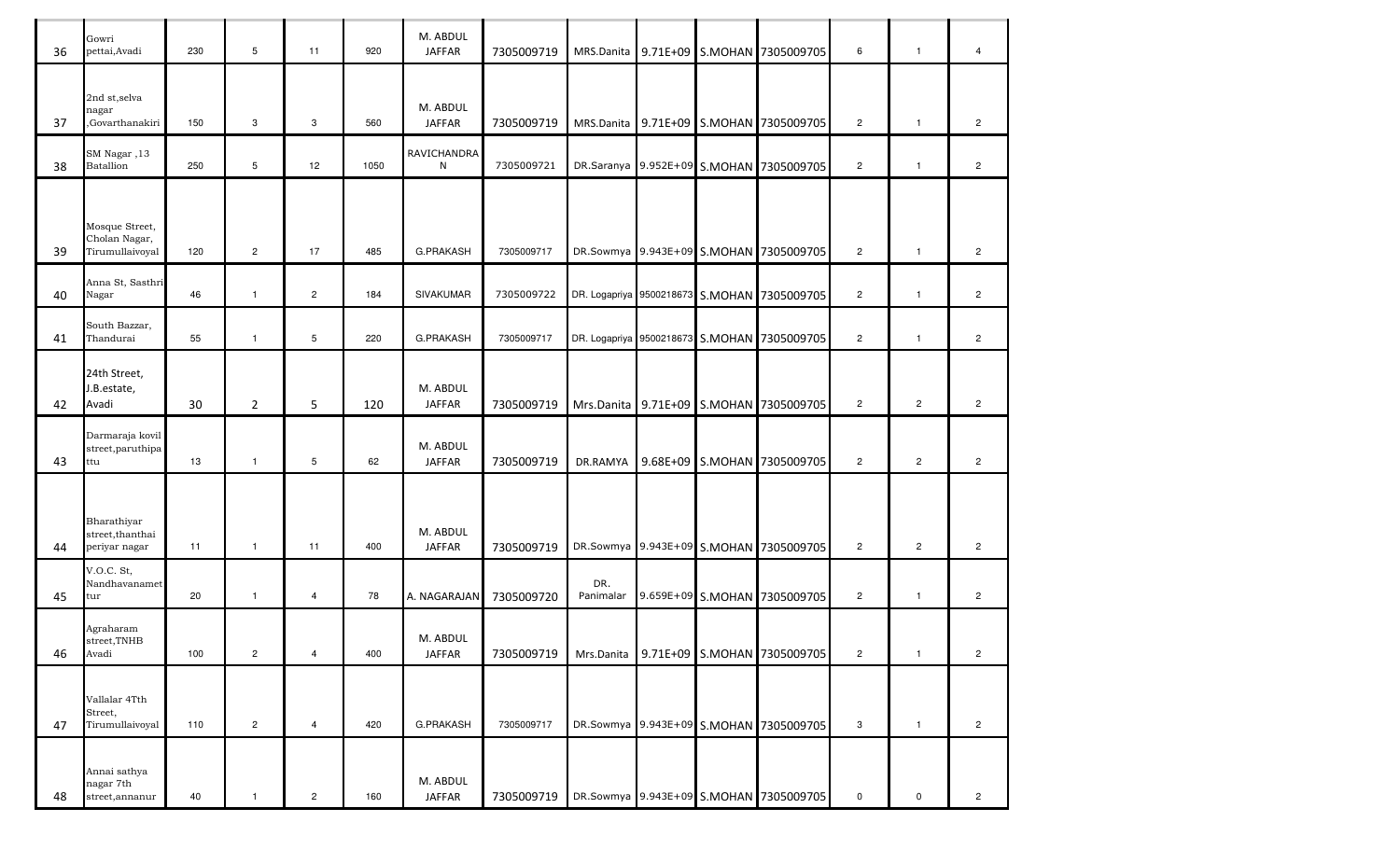| 49 | 5th street,<br>kamaraj nagar                                               | 80  | $\overline{2}$ | $\overline{4}$ | 315 | A. NAGARAJAN              | 7305009720 |                  |  | Mrs.Danita 9.71E+09 S.MOHAN 7305009705      | $\mathbf{2}$   | $\overline{1}$ | $\overline{c}$        |
|----|----------------------------------------------------------------------------|-----|----------------|----------------|-----|---------------------------|------------|------------------|--|---------------------------------------------|----------------|----------------|-----------------------|
| 50 | patel street,<br>Gandhi nagar                                              | 21  | $\mathbf{1}$   | $\overline{4}$ | 60  | RAVICHANDRA<br>N          | 7305009721 | DR.<br>Panimalar |  | 9.659E+09 S.MOHAN 7305009705                | $\overline{2}$ | $\mathbf{1}$   | $\overline{c}$        |
| 51 | 4th st, Bharathi<br>Nagar,<br>Tirumullaivoyal                              | 80  | $\overline{2}$ | $\overline{4}$ | 320 | <b>G.PRAKASH</b>          | 7305009717 |                  |  | DR.Sowmya 9.943E+09 S.MOHAN 7305009705      | $\mathbf{2}$   | $\mathbf{1}$   | $\overline{c}$        |
| 52 | 10 <sub>th</sub><br>street, kamaraj<br>nagar                               | 60  | $\mathbf{1}$   | $\overline{4}$ | 253 | A. NAGARAJAN              | 7305009720 |                  |  | Mrs.Danita 9.71E+09 S.MOHAN 7305009705      | $\overline{2}$ | $\mathbf{1}$   | $\mathbf{2}^{\prime}$ |
| 53 | ,52nd street<br>sivassakthi<br>nagar                                       | 35  | $\mathbf{1}$   | 5              | 140 | <b>G.PRAKASH</b>          | 7305009717 |                  |  | DR.Sowmya 9.943E+09 S.MOHAN 7305009705      | $\overline{c}$ | $\mathbf{1}$   | $\overline{c}$        |
| 54 | no:25,indira<br>nagar 1st<br>st,cholapuram,T<br>irumullaivoyal             | 180 | 3              | 3              | 720 | <b>G.PRAKASH</b>          | 7305009717 |                  |  | DR.Sowmya 9.943E+09 S.MOHAN 7305009705      | $\overline{2}$ | $\mathbf{1}$   | $\overline{c}$        |
| 55 | NO: 75<br>Vinayakar kovil<br>street<br>,Mithanamalli,K<br>andikai          | 32  | $\mathbf{1}$   | $\overline{4}$ | 130 | SIVAKUMAR                 | 7305009722 |                  |  | DR. Logapriya 9500218673 S.MOHAN 7305009705 | $\mathbf{2}$   | $\overline{1}$ | $\overline{c}$        |
| 56 | Ishwarya<br>Garden, Lakshmi<br>nagar                                       | 50  | $\mathbf{1}$   | 3              | 200 | M. ABDUL<br><b>JAFFAR</b> | 7305009719 |                  |  | Mrs.Danita 9.71E+09 S.MOHAN 7305009705      | $\overline{2}$ | 0              | $\mathbf{2}^{\prime}$ |
| 57 | Buddhar St,<br>Kamaraj Nagar                                               | 85  | $\overline{2}$ | 6              | 340 | A. NAGARAJAN              | 7305009720 |                  |  | Mrs.Danita 9.71E+09 S.MOHAN 7305009705      | $\overline{2}$ | $\mathbf{1}$   | $\overline{2}$        |
| 58 | Lakshmi nagar<br>2nd cross<br>st, saraswathi<br>nagar,Thitumull<br>aivoyal | 90  | $\overline{2}$ | $\overline{2}$ | 270 | G.PRAKASH                 | 7305009717 |                  |  | DR.Saranya 9.952E+09 S.MOHAN 7305009705     | $\overline{2}$ | $\overline{1}$ | $\overline{c}$        |
| 59 | Shantha<br>tower, Paruthipa<br>ttu,                                        | 200 | $\overline{4}$ | 5              | 800 | M. ABDUL<br><b>JAFFAR</b> | 7305009719 |                  |  | DR.RAMYA 9.68E+09 S.MOHAN 7305009705        | $\overline{2}$ | 0              | $\overline{c}$        |
| 60 | Jothi<br>Nagar.Housing<br>board road                                       | 50  | $\mathbf{1}$   | 3              | 200 | M. ABDUL<br><b>JAFFAR</b> | 7305009719 |                  |  | DR.Sowmya 9.943E+09 S.MOHAN 7305009705      | $\overline{c}$ | $\mathbf{1}$   | $\mathbf{2}$          |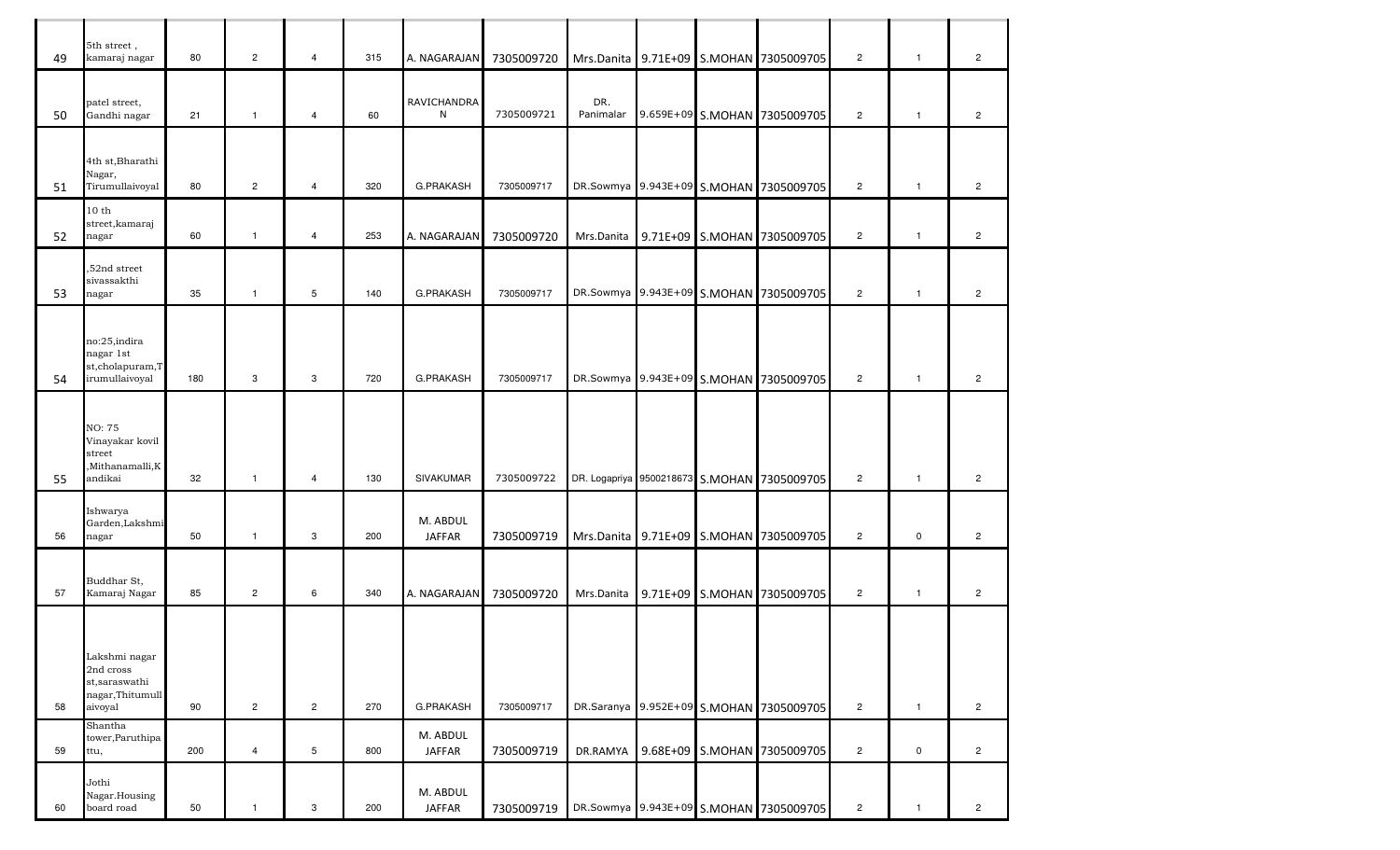| 61 | ponniamman<br>kovil<br>street, Annanur                       | 40     | $\overline{1}$ | $\mathbf 5$    | 160 | M. ABDUL<br><b>JAFFAR</b> | 7305009719 |            |  | Mrs.Danita 9.71E+09 S.MOHAN 7305009705      | $\overline{2}$ | $\overline{1}$ | $\overline{2}$ |
|----|--------------------------------------------------------------|--------|----------------|----------------|-----|---------------------------|------------|------------|--|---------------------------------------------|----------------|----------------|----------------|
| 62 | Salaivayalar<br>kudiirupu 3rd<br>street                      | 25     | $\mathbf{1}$   | $\overline{4}$ | 97  | A. NAGARAJAN              | 7305009720 |            |  | Mrs.Danita 9.71E+09 S.MOHAN 7305009705      | $\overline{2}$ | $\mathbf{1}$   | $\overline{2}$ |
|    |                                                              |        |                |                |     |                           |            |            |  |                                             |                |                |                |
| 63 | Rajiv Nagar<br>,Sabi Nagar 1st<br>Street, Muthapu<br>dupet   | 150    | 3              | $\overline{4}$ | 620 | <b>SIVAKUMAR</b>          | 7305009722 |            |  | DR. Logapriya 9500218673 S.MOHAN 7305009705 | $\overline{2}$ | $\mathbf{1}$   | $\overline{2}$ |
|    | Nethaji                                                      |        |                |                |     |                           |            |            |  |                                             |                |                |                |
| 64 | Street, Kamaraj<br>Nagar                                     | 75     | $\overline{2}$ | $\mathbf 5$    | 302 | A. NAGARAJAN              | 7305009720 |            |  | Mrs.Danita 9.71E+09 S.MOHAN 7305009705      | $\overline{2}$ | $\overline{1}$ | $\overline{c}$ |
|    | cholampedu<br>Road,Tirumullai                                |        |                |                |     |                           | 7305009717 |            |  |                                             |                |                |                |
| 65 | voyal                                                        | 55     | $\mathbf{1}$   | $\overline{4}$ | 240 | <b>G.PRAKASH</b>          |            |            |  | DR.Sowmya 9.943E+09 S.MOHAN 7305009705      | $\overline{2}$ | $\mathbf{1}$   | $\overline{c}$ |
| 66 | 4th Avenue, 40<br>feet<br>road, sivasakthi<br>nagar, annanur | 45     | $\mathbf{1}$   | 3              | 170 | <b>G.PRAKASH</b>          | 7305009717 |            |  | DR.Sowmya 9.943E+09 S.MOHAN 7305009705      | $\overline{2}$ | $\mathbf{1}$   | $\overline{2}$ |
| 67 | Modern City,<br>Pattabiram                                   | 40     | $\mathbf{1}$   | $\overline{4}$ | 170 | <b>SIVAKUMAR</b>          | 7305009722 |            |  | DR.Sowmya 9.943E+09 S.MOHAN 7305009705      | $\overline{2}$ | $\overline{1}$ | $\overline{c}$ |
| 68 | Senthil<br>nagar,Thirumull<br>aivoyal                        | 60     | $\mathbf{1}$   | 10             | 250 | <b>G.PRAKASH</b>          | 7305009717 |            |  | DR.Sowmya 9.943E+09 S.MOHAN 7305009705      | $\overline{2}$ | $\mathbf{1}$   | $\overline{c}$ |
| 69 | Ganapathy<br>Nagar,<br>Thirumullaivaya                       | 80     | $\overline{2}$ | 3              | 320 | G.PRAKASH                 | 7305009717 |            |  | DR.Sowmya 9.943E+09 S.MOHAN 7305009705      | $\overline{2}$ | $\mathbf{1}$   | $\overline{c}$ |
| 70 | Bajanai kovil<br>street, kamaraj<br>nagar                    | 62     | $\overline{2}$ | $\overline{1}$ | 240 | A. NAGARAJAN              | 7305009720 | Mrs.Danita |  | 9.71E+09 S.MOHAN 7305009705                 | $\overline{2}$ | $\mathbf{1}$   | $\overline{2}$ |
| 71 | Pallivinayakar<br>kovil<br>st,Thirumullaivo<br>yal           | $70\,$ | $\overline{a}$ | $\overline{7}$ | 280 | G.PRAKASH                 | 7305009717 |            |  | DR.Saranya 9.952E+09 S.MOHAN 7305009705     | $\overline{2}$ | $\mathbf{1}$   | $\overline{2}$ |
| 72 | Mariamman Koil<br>St, Thandurai                              | 30     | $\mathbf{1}$   | 3              | 122 | S.PRAKASH                 | 7305009718 |            |  | DR.Anupriya 9962860175 S.MOHAN 7305009705   | $\overline{2}$ | $\mathbf{1}$   | $\overline{2}$ |
| 73 | Mullai St Ist<br>Main Road,<br>Jothi Nagar                   | 57     | $\mathbf{1}$   | 4              | 228 | M. ABDUL<br><b>JAFFAR</b> | 7305009719 |            |  | DR.Sowmya 9.943E+09 S.MOHAN 7305009705      | $\overline{2}$ | $\mathbf{1}$   | $\overline{a}$ |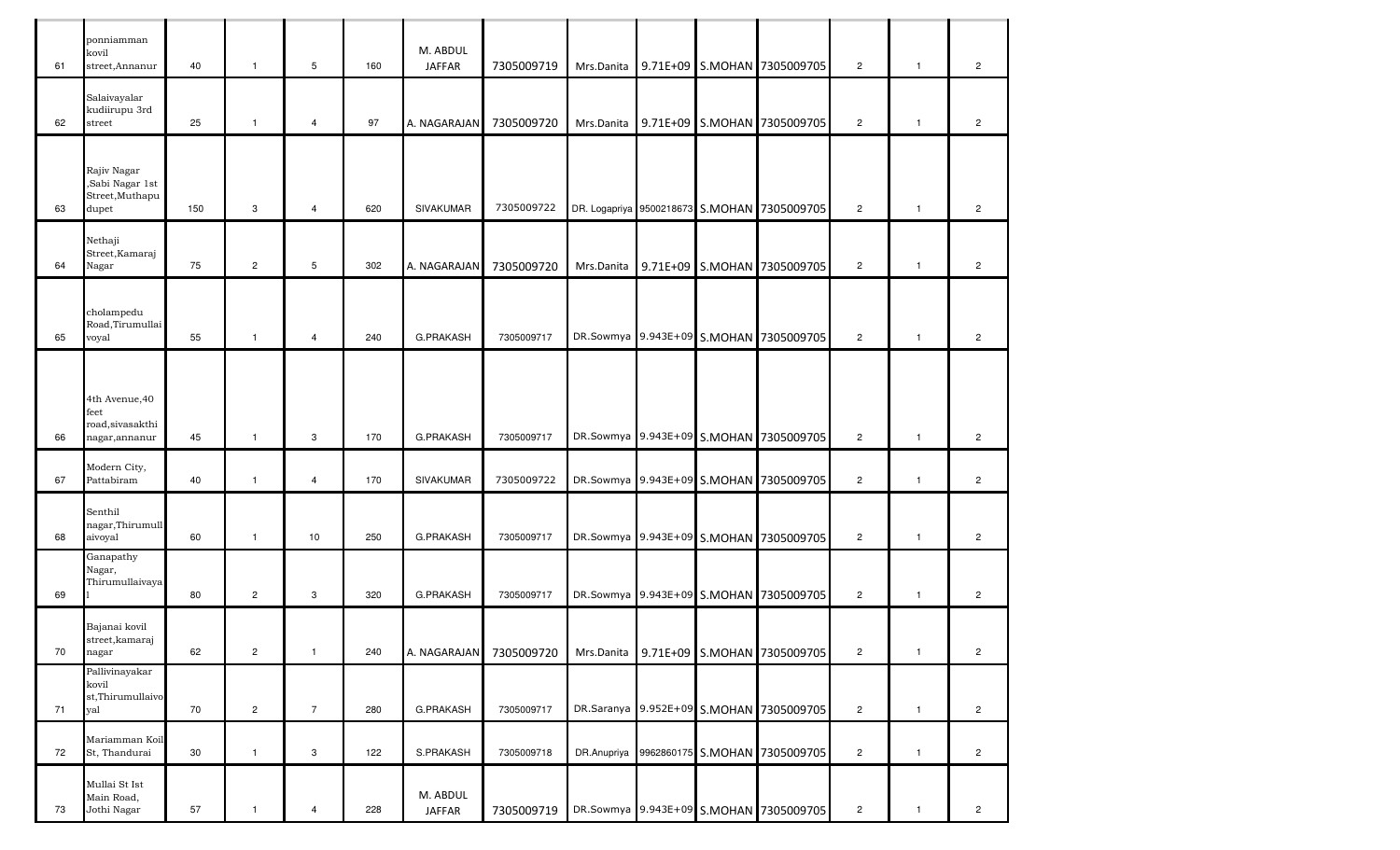| 74 | Mullai<br>nagar, Kovilpath<br>agai                            | 50  | $\mathbf{1}$   | $\overline{7}$ | 110 | RAVICHANDRA<br>N          | 7305009721 |            |  | DR. Logapriya 9500218673 S.MOHAN 7305009705 | $\overline{2}$ | $\mathbf{1}$ | $\mathbf{2}^{\prime}$ |
|----|---------------------------------------------------------------|-----|----------------|----------------|-----|---------------------------|------------|------------|--|---------------------------------------------|----------------|--------------|-----------------------|
| 75 | Santhipuram<br>1st cross<br>st,Thirumullaivo<br>val           | 70  | $\overline{2}$ | 6              | 420 | <b>G.PRAKASH</b>          | 7305009717 |            |  | DR.Sowmya 9.943E+09 S.MOHAN 7305009705      | $\overline{2}$ | $\mathbf{1}$ | $\overline{c}$        |
| 76 | Ram<br>nagar, kamaraj<br>nagar                                | 30  | $\mathbf{1}$   | 5              | 128 | A. NAGARAJAN              | 7305009720 |            |  | Mrs.Danita 9.71E+09 S.MOHAN 7305009705      | $\overline{2}$ | $\mathbf{1}$ | $\overline{2}$        |
| 77 | periyar<br>street,Ambedkar<br>nagar                           | 10  | $\mathbf{1}$   | 3              | 80  | SIVAKUMAR                 | 7305009722 |            |  | DR. Logapriya 9500218673 S.MOHAN 7305009705 | $\overline{2}$ | $\mathbf{1}$ | $\overline{c}$        |
| 78 | palavedu<br>street,mitnamall                                  | 15  | $\mathbf{1}$   | 3              | 60  | <b>SIVAKUMAR</b>          | 7305009722 |            |  | DR. Logapriya 9500218673 S.MOHAN 7305009705 | $\overline{2}$ | $\mathbf{1}$ | $\overline{c}$        |
| 79 | power line<br>road, sivasakthi<br>nagar, annanur              | 110 | $\overline{2}$ | $\overline{7}$ | 440 | <b>G.PRAKASH</b>          | 7305009717 |            |  | DR.Sowmya 9.943E+09 S.MOHAN 7305009705      | $\overline{2}$ | $\mathbf{1}$ | $\overline{c}$        |
| 80 | Manikanda<br>puram, 4th<br>left, tirumullaivo<br>yal          | 70  | $\overline{2}$ | 3              | 280 | <b>G.PRAKASH</b>          | 7305009717 |            |  | DR.Sowmya 9.943E+09 S.MOHAN 7305009705      | $\overline{2}$ | $\mathbf{1}$ | $\overline{c}$        |
| 81 | 40 ft road D<br>sector, annanur                               | 65  | $\overline{2}$ | $\mathbf{1}$   | 260 | G.PRAKASH                 | 7305009717 |            |  | DR.Sowmya 9.943E+09 S.MOHAN 7305009705      | $\overline{2}$ | $\mathbf{1}$ | $\overline{c}$        |
| 82 | no: 5 kullakarai<br>street, ssivasakt<br>hi<br>nagar, annanur | 55  | $\mathbf{1}$   | $\mathbf{1}$   | 220 | <b>G.PRAKASH</b>          | 7305009717 |            |  | DR.Sowmya 9.943E+09 S.MOHAN 7305009705      | $\overline{2}$ | $\mathbf{1}$ | $\overline{2}$        |
| 83 | bharathiyar<br>nagar, pattabira<br>m                          | 15  | $\mathbf{1}$   | 6              | 60  | <b>SIVAKUMAR</b>          | 7305009722 |            |  | DR. Logapriya 9500218673 S.MOHAN 7305009705 | $\overline{2}$ | $\mathbf{1}$ | $\overline{2}$        |
| 84 | J.B. Estate,<br>Avadi                                         | 60  | $\mathbf{1}$   | $\overline{4}$ | 240 | M. ABDUL<br><b>JAFFAR</b> | 7305009719 | Mrs.Danita |  | 9.71E+09 S.MOHAN 7305009705                 | $\overline{c}$ | $\mathbf{1}$ | $\overline{c}$        |
| 85 | 10th St.<br>Kamaraj Nagar                                     | 60  | $\mathbf{1}$   | 6              | 235 | A. NAGARAJAN              | 7305009720 | Mrs.Danita |  | 9.71E+09 S.MOHAN 7305009705                 | $\overline{2}$ | $\mathbf{1}$ | $\overline{2}$        |
| 86 | Thiruvalluvar<br>St, Sridevi<br>Nagar                         | 40  | $\mathbf{1}$   | 8              | 160 | A. NAGARAJAN              | 7305009720 |            |  | Mrs.Danita 9.71E+09 S.MOHAN 7305009705      | $\overline{2}$ | $\mathbf{1}$ | $\overline{2}$        |
| 87 | Thendral Nagar,<br>Thirumullaivaya                            | 65  | $\overline{c}$ | $\overline{4}$ | 250 | G.PRAKASH                 | 7305009717 |            |  | DR.Saranya 9.952E+09 S.MOHAN 7305009705     | $\overline{c}$ | $\mathbf{1}$ | $\overline{c}$        |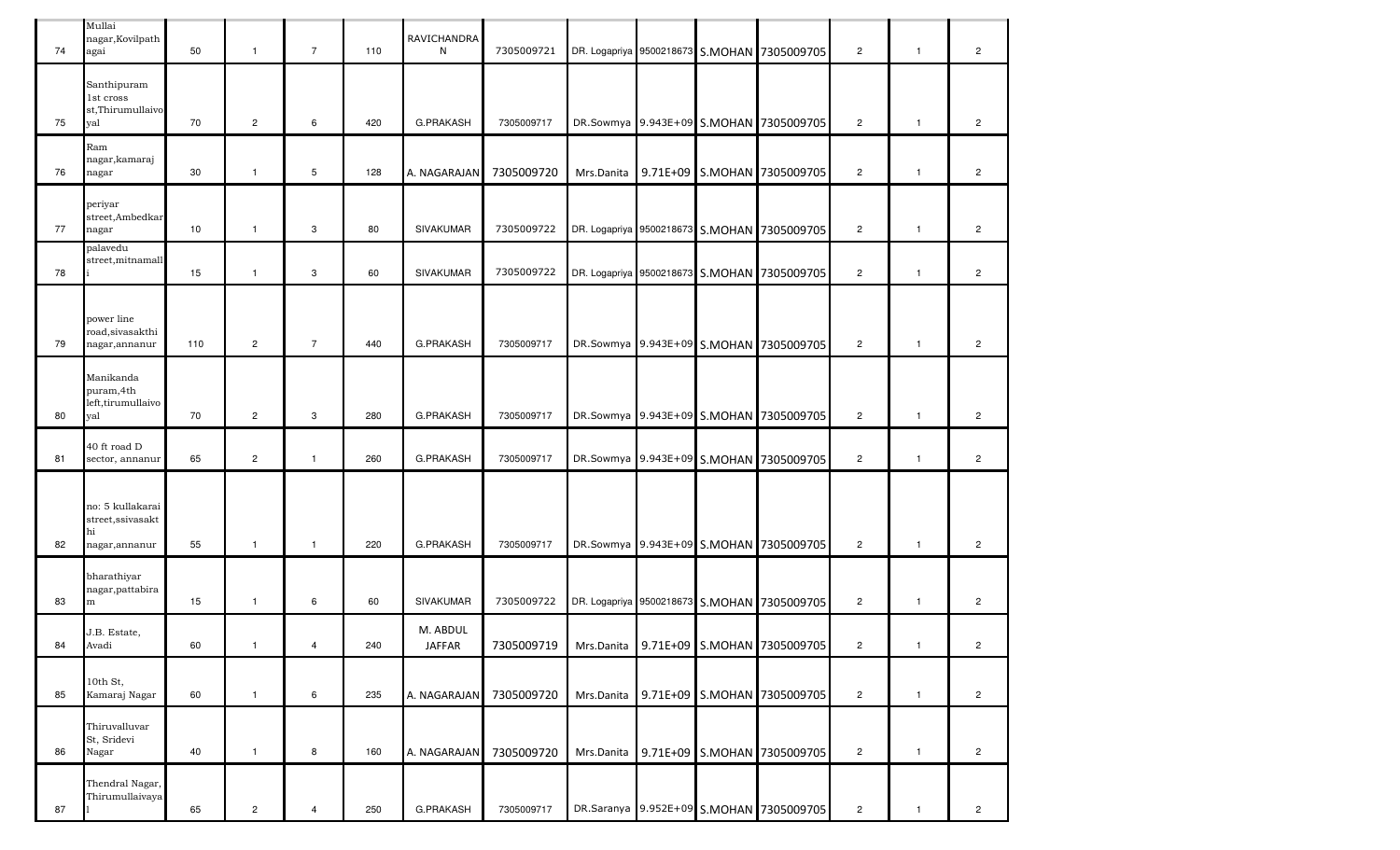| 88  | V.O.c. St,<br>Cholambedu<br>Road                              | 60 | $\mathbf{1}$ | $\mathbf{1}$   | 240 | G.PRAKASH        | 7305009717 |            |            | DR.Sowmya 9.943E+09 S.MOHAN 7305009705      | $\overline{2}$ | $\overline{1}$ | $\overline{c}$ |
|-----|---------------------------------------------------------------|----|--------------|----------------|-----|------------------|------------|------------|------------|---------------------------------------------|----------------|----------------|----------------|
| 89  | Ambedkar<br>nagaramman<br>kovil street,                       | 10 | $\mathbf{1}$ | $\overline{2}$ | 55  | <b>SIVAKUMAR</b> | 7305009722 |            |            | DR. Logapriya 9500218673 S.MOHAN 7305009705 | $\overline{2}$ | $\overline{1}$ | $\overline{2}$ |
| 90  | Anna street,<br>kankkanji nagar                               | 62 | $\mathbf{1}$ | 9              | 120 | <b>SIVAKUMAR</b> | 7305009722 |            |            | DR. Logapriya 9500218673 S.MOHAN 7305009705 | $\overline{2}$ | $\mathbf{1}$   | $\overline{c}$ |
| 91  | 6 TH<br>Street, kamaraj<br>nagar,                             | 55 | $\mathbf{1}$ | 3              | 240 | A. NAGARAJAN     | 7305009720 | Mrs.Danita |            | 9.71E+09 S.MOHAN 7305009705                 | $\overline{2}$ | $\overline{1}$ | $\overline{2}$ |
| 92  | <b>BAJANAI KOVIL</b><br>STREET, PATTA<br><b>BIARM</b>         | 20 | $\mathbf{1}$ | 6              | 75  | SIVAKUMAR        | 7305009722 |            |            | DR.Anupriya 9962860175 S.MOHAN 7305009705   | $\overline{2}$ | $\mathbf{1}$   | $\overline{c}$ |
| 93  | RAJAJI<br>STREET,<br><b>SENTHIL</b><br><b>NAGAR</b>           | 60 | $\mathbf{1}$ | $\mathbf{1}$   | 240 | <b>G.PRAKASH</b> | 7305009717 |            |            | DR.Sowmya 9.943E+09 S.MOHAN 7305009705      | $\overline{2}$ | $\mathbf{1}$   | $\overline{c}$ |
| 94  | <b>VANJINATHAN</b><br>STREET,<br><b>SENTHIL</b><br>NAGAR, TMV | 65 | $\mathbf{1}$ | $\overline{1}$ | 260 | G.PRAKASH        | 7305009717 |            |            | DR.Sowmya 9.943E+09 S.MOHAN 7305009705      | $\overline{2}$ | $\overline{1}$ | $\overline{c}$ |
| 95  | <b>PALLAR</b><br>STREET, KAMAR<br>AJ NAGAR                    | 20 | $\mathbf{1}$ | $\overline{4}$ | 78  | A. NAGARAJAN     | 7305009720 | DR. Leena  |            | 9944157034 S.MOHAN 7305009705               | $\overline{2}$ | $\mathbf{1}$   | $\overline{c}$ |
| 96  | 2nd main road,<br>gopalapuram                                 | 45 | $\mathbf{1}$ | $\mathbf{1}$   | 187 | S.PRAKASH        | 7305009718 |            |            | DR.Anupriya 9962860175 S.MOHAN 7305009705   | $\overline{2}$ | $\mathbf{1}$   | $\overline{c}$ |
| 97  | 60 FEET<br>ROAD, sivasakth<br>i nagar,<br>annanur             | 55 | $\mathbf{1}$ | $\mathbf{1}$   | 245 | G.PRAKASH        | 7305009717 |            |            | DR.Sowmya 9.943E+09 S.MOHAN 7305009705      | $\overline{2}$ | $\mathbf{1}$   | $\overline{c}$ |
| 98  | 9 TH<br>street, kamaraj<br>nagar,a                            | 40 | $\mathbf{1}$ | 8              | 162 | A. NAGARAJAN     | 7305009720 | DR. Leena  | 9944157034 | S.MOHAN 7305009705                          | $\overline{c}$ | $\mathbf{1}$   | $\overline{c}$ |
| 99  | lazar nagar 6 th<br>street, Kamaraj<br>nagar                  | 28 | $\mathbf{1}$ | 4              | 83  | A. NAGARAJAN     | 7305009720 | DR. Leena  | 9944157034 | S.MOHAN 7305009705                          | $\overline{c}$ | $\mathbf{1}$   | $\overline{c}$ |
| 100 | thulasi street,<br>kamaraj nagar                              | 45 | $\mathbf{1}$ | 6              | 150 | A. NAGARAJAN     | 7305009720 | DR. Leena  |            | 9944157034 S.MOHAN 7305009705               | $\overline{c}$ | $\mathbf{1}$   | $\overline{c}$ |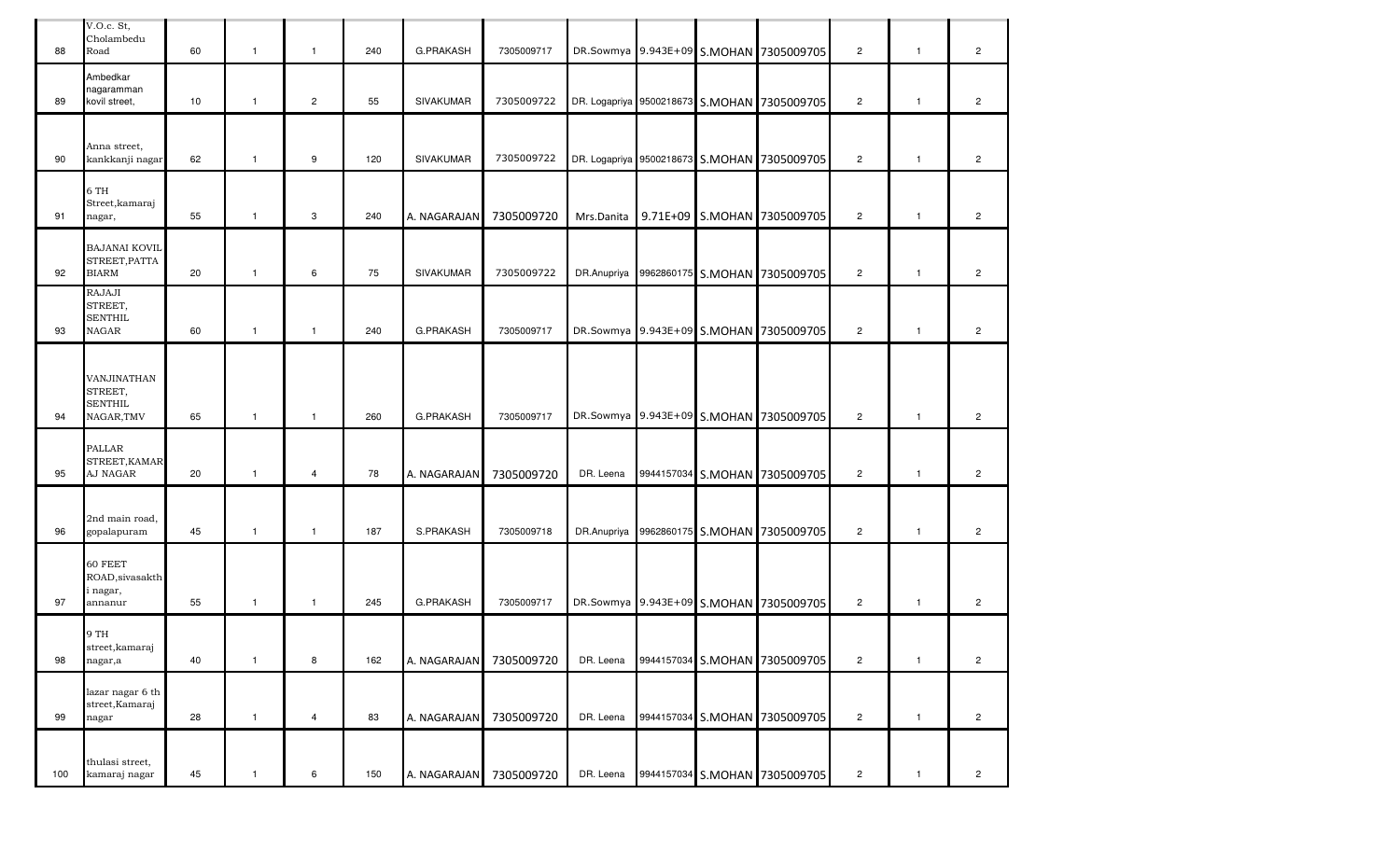| 101 | school street,<br>pattabiarm                         | 5              | $\mathbf{1}$   | 12             | 12 <sup>°</sup> | <b>SIVAKUMAR</b> | 7305009722 |            |  | DR.Anupriya 9962860175 S.MOHAN 7305009705   | $\overline{c}$ | $\mathbf{1}$ | $\overline{2}$ |
|-----|------------------------------------------------------|----------------|----------------|----------------|-----------------|------------------|------------|------------|--|---------------------------------------------|----------------|--------------|----------------|
| 102 | babu nagar,<br>pattabiram                            | $\overline{c}$ | $\mathbf{1}$   | $\overline{4}$ | 6               | SIVAKUMAR        | 7305009722 |            |  | DR.Anupriya 9962860175 S.MOHAN 7305009705   | $\overline{c}$ | $\mathbf{1}$ | $\overline{c}$ |
| 103 | Tamarai nagar,<br>2nd street,<br>TIRUMULLAIVO<br>YAL | 55             | $\mathbf{1}$   | 5              | 240             | <b>G.PRAKASH</b> | 7305009717 |            |  | DR.Sowmya 9.943E+09 S.MOHAN 7305009705      | $\overline{c}$ | $\mathbf{1}$ | $\overline{2}$ |
| 104 | Periyar stereet,<br>muthapudu pet                    | 5              | $\mathbf{1}$   | 5              | 15              | <b>SIVAKUMAR</b> | 7305009722 |            |  | DR. Logapriya 9500218673 S.MOHAN 7305009705 | $\overline{c}$ | $\mathbf{1}$ | $\overline{c}$ |
| 105 | Ambedkar<br>nagar,<br>pattabiram                     | 20             | $\mathbf{1}$   | $\overline{c}$ | 80              | <b>SIVAKUMAR</b> | 7305009722 |            |  | DR. Logapriya 9500218673 S.MOHAN 7305009705 | $\overline{c}$ | $\mathbf{1}$ | $\overline{2}$ |
| 106 | Bharathiyar<br>street, anandha<br>nagar              | 43             | $\mathbf{1}$   | 5              | 171             | A. NAGARAJAN     | 7305009720 | DR. Leena  |  | 9944157034 S.MOHAN 7305009705               | $\overline{c}$ | $\mathbf{1}$ | $\overline{2}$ |
| 107 | vendanayakam<br>2nd street,<br>Nandhavana<br>mettur  | 35             | $\mathbf{1}$   | $\overline{c}$ | 140             | A. NAGARAJAN     | 7305009720 | Mrs.Danita |  | 9.71E+09 S.MOHAN 7305009705                 | $\overline{c}$ | $\mathbf{1}$ | $\overline{2}$ |
| 108 | old<br>jeevanantham<br>street, kamaraj<br>nagar      | 45             | $\mathbf{1}$   | $\overline{4}$ | 150             | A. NAGARAJAN     | 7305009720 | DR. Leena  |  | 9944157034 S.MOHAN 7305009705               | $\overline{c}$ | $\mathbf{1}$ | $\overline{c}$ |
| 109 | Ramadass salai,<br>avadi                             | 42             | $\mathbf{1}$   | $\overline{4}$ | 168             | S.PRAKASH        | 7305009718 | DR. anitha |  | 9047071950 S.MOHAN 7305009705               | $\overline{c}$ | $\mathbf{1}$ | $\overline{2}$ |
| 110 | H.V.F estate                                         | 75             | $\mathbf{1}$   | 3              | 310             | RAVICHANDRA<br>N | 7305009721 |            |  | S.MOHAN 7305009705                          | $\overline{c}$ | $\mathbf{1}$ | $\overline{2}$ |
| 111 | JAI nagar,<br>Mitnamalli                             | 3              | $\mathbf{1}$   | 6              | 10              | <b>SIVAKUMAR</b> | 7305009722 |            |  | DR. Logapriya 9500218673 S.MOHAN 7305009705 | $\overline{c}$ | $\mathbf{1}$ | $\overline{2}$ |
| 112 | vallauvar street,<br>mitanamalli                     | 5              | $\overline{1}$ | 12             | 25              | SIVAKUMAR        | 7305009722 |            |  | DR. Logapriya 9500218673 S.MOHAN 7305009705 | $\overline{c}$ | $\mathbf{1}$ | $\overline{c}$ |
| 113 | defence enclave,<br>muthapudupet                     | $\overline{4}$ | $\mathbf{1}$   | $\overline{c}$ | 20              | SIVAKUMAR        | 7305009722 |            |  | DR. Logapriya 9500218673 S.MOHAN 7305009705 | $\overline{c}$ | $\mathbf{1}$ | $\overline{c}$ |
| 114 | Ellaiyamman<br>kovil, sivan<br>kovll street          | 10             | $\mathbf{1}$   | $\,$ 5 $\,$    | 40              | SIVAKUMAR        | 7305009722 |            |  | DR. Logapriya 9500218673 S.MOHAN 7305009705 | $\mathbf 2$    | $\mathbf{1}$ | $\overline{c}$ |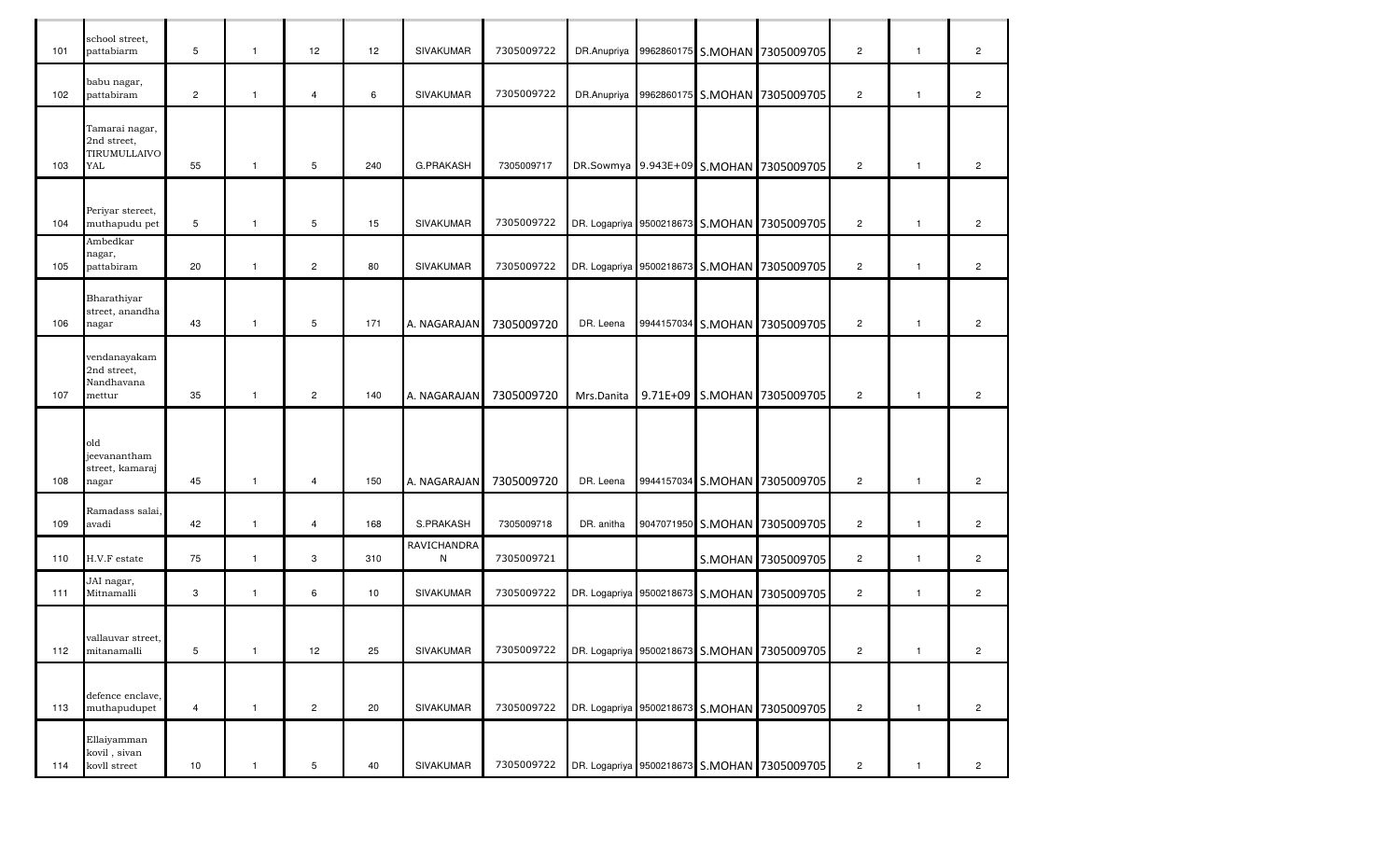| 115 | Valluvar street,<br>mitnamalli                                                     | 3  | $\mathbf{1}$ | 5              | 20  | <b>SIVAKUMAR</b> | 7305009722 |               |            | DR. Logapriya 9500218673 S.MOHAN 7305009705 | $\overline{2}$ | $\overline{1}$ | $\overline{2}$ |
|-----|------------------------------------------------------------------------------------|----|--------------|----------------|-----|------------------|------------|---------------|------------|---------------------------------------------|----------------|----------------|----------------|
| 116 | Kuppammal<br>street, kamaraj<br>nagar                                              | 54 | $\mathbf{1}$ | 11             | 216 | A. NAGARAJAN     | 7305009720 | DR. Leena     | 9944157034 | S.MOHAN 7305009705                          | $\overline{c}$ | $\mathbf{1}$   | $\overline{2}$ |
| 117 | kattabooman<br>street,<br>nanadavana<br>mettur                                     | 8  | $\mathbf{1}$ | 6              | 65  | A. NAGARAJAN     | 7305009720 | DR. Panimalar |            | S.MOHAN 7305009705                          | $\overline{2}$ | $\overline{1}$ | $\overline{2}$ |
| 118 | Ram<br>nagar, kamaraj<br>nagar                                                     | 32 | $\mathbf{1}$ | 3              | 128 | A. NAGARAJAN     | 7305009720 | DR. Leena     |            | 9944157034 S.MOHAN 7305009705               | $\overline{2}$ | $\overline{1}$ | $\overline{2}$ |
| 119 | vanniyar street,<br>kovilpathagai                                                  | 30 | $\mathbf{1}$ | 8              | 120 | RAVICHANDRA<br>N | 7305009721 |               |            | DR. Logapriya 9500218673 S.MOHAN 7305009705 | $\overline{c}$ | $\overline{1}$ | $\overline{c}$ |
| 120 | Rajiv ganadhi<br>nagar, 1 st<br>street                                             | 20 | $\mathbf{1}$ | $\overline{2}$ | 60  | RAVICHANDRA<br>N | 7305009721 |               |            | DR. Logapriya 9500218673 S.MOHAN 7305009705 | $\overline{2}$ | $\overline{1}$ | $\overline{c}$ |
| 121 | Kumaran cross<br>street, kamaraj<br>nagar, avadi                                   | 22 | $\mathbf{1}$ | $\overline{7}$ | 91  | A. NAGARAJAN     | 7305009720 | DR. Leena     | 9944157034 | S.MOHAN 7305009705                          | $\overline{2}$ | $\overline{1}$ | $\overline{2}$ |
| 122 | athora street,<br>kamaraj nagar                                                    | 42 | $\mathbf{1}$ | $\overline{4}$ | 168 | A. NAGARAJAN     | 7305009720 | DR. Leena     |            | 9944157034 S.MOHAN 7305009705               | $\overline{2}$ | $\mathbf{1}$   | $\overline{c}$ |
| 123 | 8 th street,<br>kamaraj nagar                                                      | 60 | $\mathbf{1}$ | 6              | 320 | A. NAGARAJAN     | 7305009720 | DR. Leena     |            | 9944157034 S.MOHAN 7305009705               | $\overline{c}$ | $\mathbf{1}$   | $\overline{c}$ |
| 124 | periyar street                                                                     | 48 | $\mathbf{1}$ | $\overline{c}$ | 178 | A. NAGARAJAN     | 7305009720 | DR. Leena     |            | 9944157034 S.MOHAN 7305009705               | $\overline{2}$ | $\mathbf{1}$   | $\overline{c}$ |
| 125 | <b>RAJESHWARI</b><br>STREET,<br><b>RAILWAY</b><br><b>CARSHED</b><br><b>COMPLEX</b> | 45 | $\mathbf{1}$ | 3              | 170 | G.PRAKASH        | 7305009717 |               |            | DR.Saranya 9.952E+09 S.MOHAN 7305009705     | $\overline{2}$ | $\mathbf{1}$   | $\overline{2}$ |
| 126 | Thendral nagar,<br>3rd street                                                      | 40 | $\mathbf{1}$ | $\mathbf{1}$   | 160 | G.PRAKASH        | 7305009717 |               |            | DR.Saranya 9.952E+09 S.MOHAN 7305009705     | $\overline{c}$ | $\mathbf{1}$   | $\overline{c}$ |
| 127 | Appar street,<br>senthil nagar                                                     | 35 |              | 5              | 135 | G.PRAKASH        | 7305009717 |               |            | DR.Sowmya 9.943E+09 S.MOHAN 7305009705      | $\overline{c}$ | $\mathbf{1}$   | $\overline{c}$ |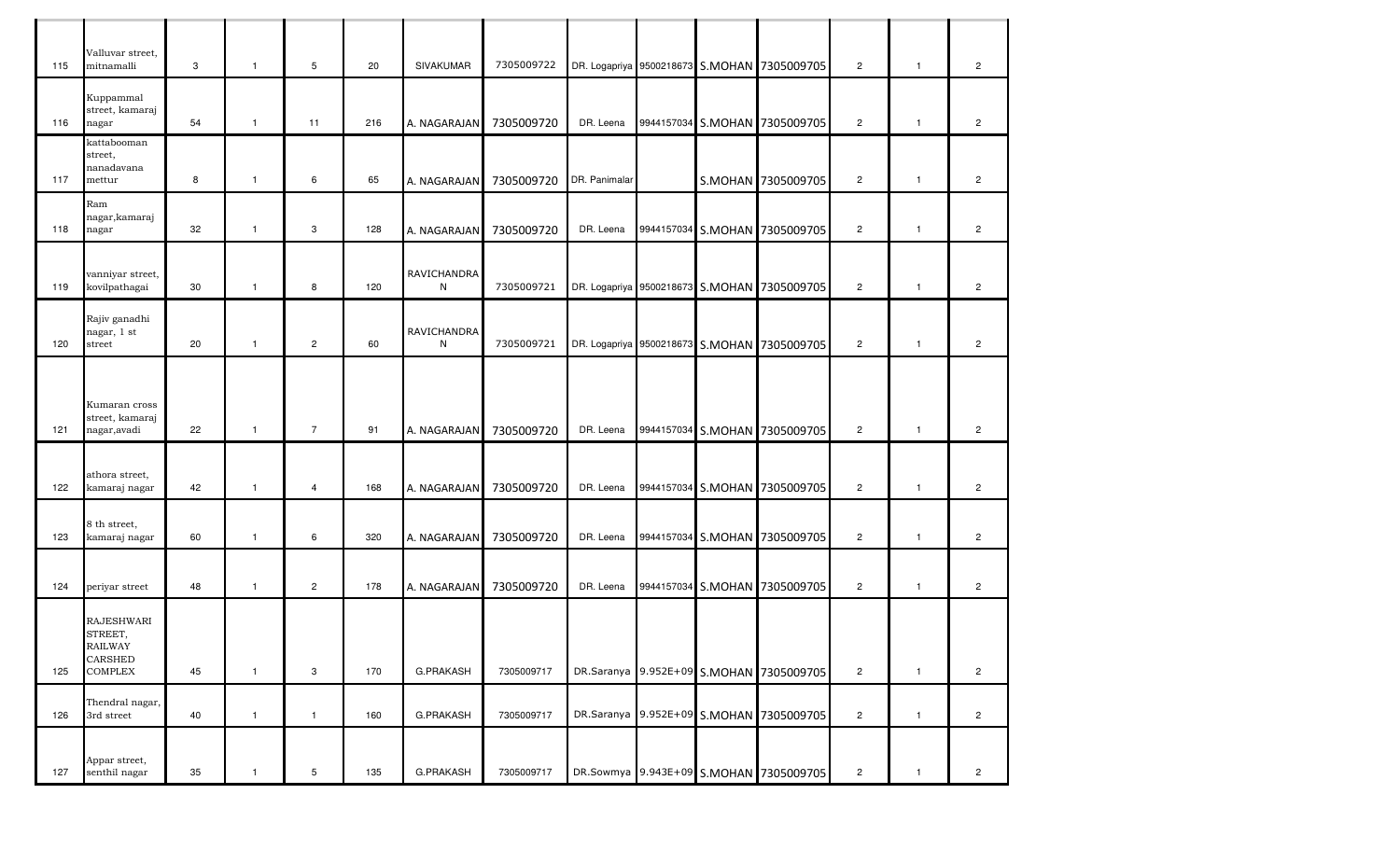| 128 | 6 th street,<br>kamaraj nagar                              | 65 | $\overline{2}$ | 6              | 660 | A. NAGARAJAN     | 7305009720 | DR. Leena |  | 9944157034 S.MOHAN 7305009705               | $\overline{2}$ | $\mathbf{1}$   | $\overline{2}$ |
|-----|------------------------------------------------------------|----|----------------|----------------|-----|------------------|------------|-----------|--|---------------------------------------------|----------------|----------------|----------------|
|     | Manikanda<br>puram,6th<br>right, tirumullaiv               |    |                |                |     |                  |            |           |  |                                             |                |                |                |
| 129 | oyal                                                       | 45 | $\mathbf{1}$   | $\overline{4}$ | 160 | <b>G.PRAKASH</b> | 7305009717 |           |  | DR.Sowmya 9.943E+09 S.MOHAN 7305009705      | $\overline{2}$ | $\mathbf{1}$   | $\overline{2}$ |
| 130 | Akkananuru<br>street, sri sakthi<br>nagar                  | 40 | $\mathbf{1}$   | 3              | 180 | <b>G.PRAKASH</b> | 7305009717 |           |  | DR.Sowmya 9.943E+09 S.MOHAN 7305009705      | $\overline{2}$ | $\mathbf{1}$   | $\overline{2}$ |
| 131 | Adiyapatham<br>street, cholan<br>nagar,<br>tirumullaivoyal | 35 | $\mathbf{1}$   | 3              | 105 | <b>G.PRAKASH</b> | 7305009717 |           |  | DR.Sowmya 9.943E+09 S.MOHAN 7305009705      | $\overline{2}$ | $\mathbf{1}$   | $\overline{2}$ |
| 132 | 6 th street,<br>kamaraj nagar,<br>avadi                    | 70 | $\overline{2}$ | 11             | 280 | A. NAGARAJAN     | 7305009720 | DR. Leena |  | 9944157034 S.MOHAN 7305009705               | $\overline{2}$ | $\overline{1}$ | $\overline{2}$ |
| 133 | kannagi street,<br>kamaraj nagar,<br>avadi                 | 25 | $\mathbf{1}$   | $\overline{7}$ | 106 | A. NAGARAJAN     | 7305009720 |           |  | DR. panimalar 9944157034 S.MOHAN 7305009705 | $\overline{2}$ | $\overline{1}$ | $\overline{2}$ |
| 134 | Housing board.<br>Avadi                                    | 85 | $\mathbf{1}$   | 8              | 345 | S.PRAKASH        | 7305009718 | DR.Anitha |  | 9047071950 S.MOHAN 7305009705               | $\overline{2}$ | $\mathbf{1}$   | $\overline{2}$ |
| 135 | Govarthanagiri<br>Dr. garden                               | 15 | $\mathbf{1}$   | 3              | 62  | S.PRAKASH        | 7305009718 | DR. Leena |  | 9944157034 S.MOHAN 7305009705               | $\overline{2}$ | $\mathbf{1}$   | $\overline{2}$ |
|     |                                                            |    |                |                |     |                  |            | DR.Anitha |  | 9047071950 S.MOHAN 7305009705               | $\overline{2}$ |                |                |
| 134 | Santha tower,<br>Avadi                                     | 50 | $\mathbf{1}$   | 3              | 110 | S.PRAKASH        | 7305009718 |           |  |                                             |                | $\mathbf{1}$   | $\overline{2}$ |
| 135 | Vaigai street,<br>Jothi nagar                              | 20 | $\mathbf{1}$   | 3              | 85  | S.PRAKASH        | 7305009718 |           |  | DR.Sowmya 9.943E+09 S.MOHAN 7305009705      | $\overline{c}$ | $\overline{1}$ | $\overline{c}$ |

|     |                                            |       |       |               |       |       |                                                                 |       |       |                        | <b>COMMISSIONERATE OF MUNICIPAL ADMINISTRATION</b> |       |             |              |       |                              |       |       |                             |       |
|-----|--------------------------------------------|-------|-------|---------------|-------|-------|-----------------------------------------------------------------|-------|-------|------------------------|----------------------------------------------------|-------|-------------|--------------|-------|------------------------------|-------|-------|-----------------------------|-------|
|     |                                            |       |       |               |       |       | ANNEXURE -IV DAILY STATUS REPORT IN CONTAINMENT ZONE - COVID-19 |       |       |                        |                                                    |       |             |              |       |                              |       |       |                             |       |
|     |                                            |       |       |               |       |       |                                                                 |       |       |                        |                                                    |       |             |              |       |                              |       |       |                             |       |
|     |                                            |       |       |               |       |       |                                                                 |       |       |                        |                                                    |       |             |              |       |                              |       |       |                             |       |
|     | Usage of Materials in the containment zone |       |       |               |       |       |                                                                 |       |       |                        |                                                    |       |             |              |       |                              |       |       |                             |       |
|     | Mask [In Nos.]                             |       |       | Gloves[Pairs] |       |       | PPE [Nos.]                                                      |       |       | 1% Hypochlorite (Ltrs) |                                                    |       | Lysol [Lrs] |              |       | <b>Bleaching Powder [Kg]</b> |       |       | <b>No.of Mass sprayings</b> |       |
|     | Today Upto Yesterday                       | Total | Today | Upto          | Total | Today | <b>Upto Yesterday</b>                                           | Total | Today | Upto                   | Total                                              | Today | Upto        | <b>Total</b> | Today | Upto                         | Total | Today | Upto                        | Total |
|     |                                            |       |       | Yesterday     |       |       |                                                                 |       |       | ■ Yesterday ▶          |                                                    |       | Yesterday   |              |       | <b>Yesterday</b>             |       |       | <b>Yesterday</b>            |       |
|     |                                            |       |       |               |       |       |                                                                 | 10    |       | 10                     | . .                                                | 10    |             | 12           |       | 12                           | 13    |       | 13                          | 14    |
| -34 | 1152                                       | 1186  | 34    | 1152          | 1186  |       | 146                                                             | 148   |       | 1360                   | 1400                                               | ы     | 2040        | 2100         | 170   | 5780                         | 5950  | ΊŪ    | 340                         | 350   |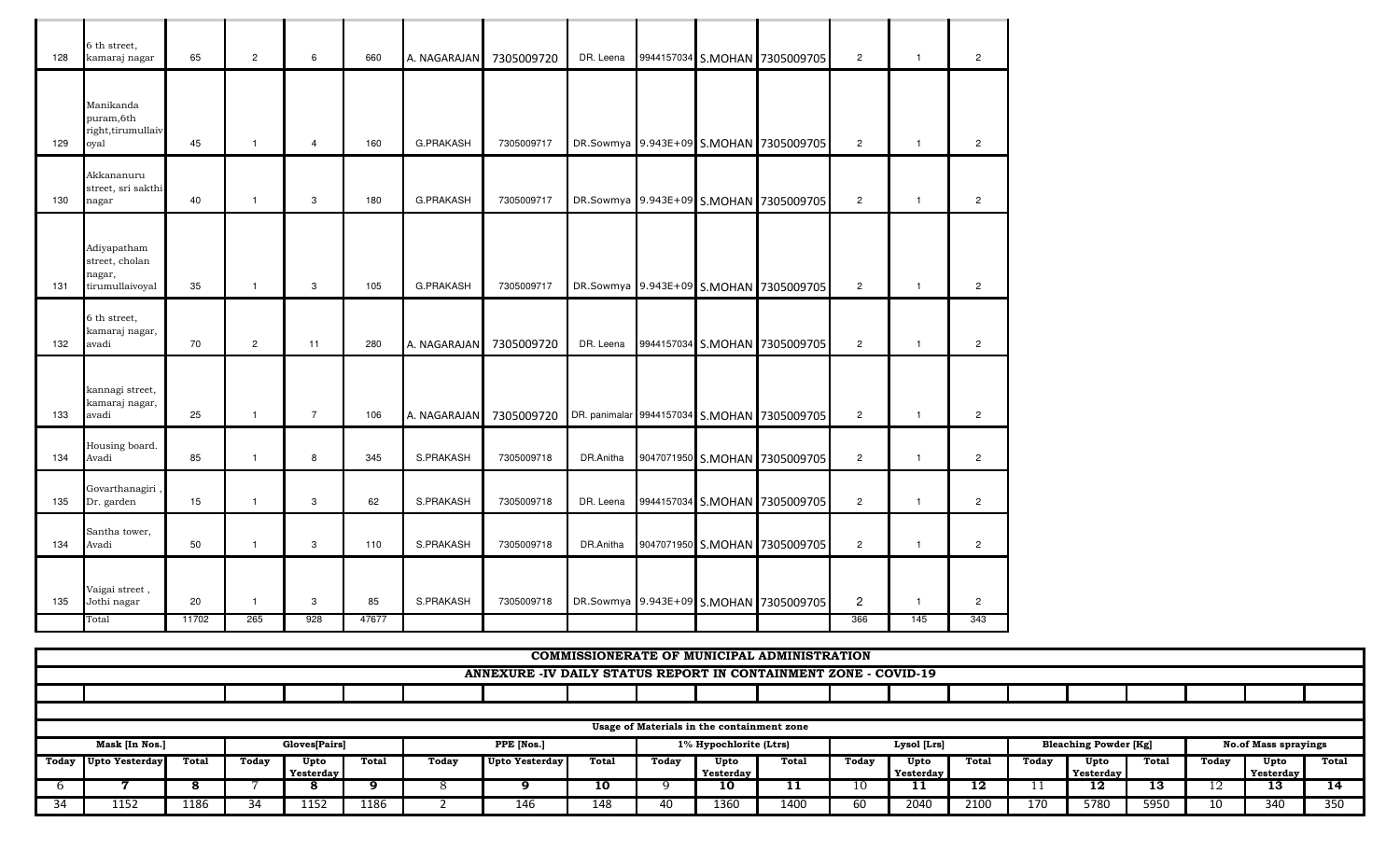| 28              | 936        | 964        | 14                    | 473        | 487  | 2               | 104             | 106        | 20              | 660        | 680 | 25              | 800  | 825  | 50              | 1610         | 1660 | 10             | 340  | 350             |
|-----------------|------------|------------|-----------------------|------------|------|-----------------|-----------------|------------|-----------------|------------|-----|-----------------|------|------|-----------------|--------------|------|----------------|------|-----------------|
| 42              | 1263       | 1305       | 21                    | 654        | 675  | 2               | 90              | 92         | 25              | 650        | 675 | 50              | 1500 | 1550 | 100             | 3000         | 3100 | 10             | 2460 | 2470            |
| 52              | 1508       | 1560       | 52                    | 1508       | 1560 | 2               | 123             | 125        | -25             | 775        | 800 | 50              | 1450 | 1500 | 100             | 2900         | 3000 | 10             | 290  | 300             |
| 24              | 696        | 720        | $\overline{24}$       | 696        | 720  | $\mathbf{2}$    | 78              | 80         | 15              | 440        | 455 | $\overline{25}$ | 775  | 800  | 50              | 1450         | 1500 | -5             | 93   | $\overline{98}$ |
| 24              | 672        | 696        | 24                    | 672        | 696  | 6               | 190             | 196        | 10              | 544        | 554 | 40              | 1045 | 1085 | 45              | 1195         | 1240 | 2              | 50   | 52              |
| 16              | 416        | 432        | 16                    | 416        | 432  | 2               | $\overline{98}$ | 100        | -25             | 650        | 675 | 50              | 1200 | 1250 | 100             | 2600         | 2700 | -6             | 152  | 158             |
| 34              | 884        | 918        | 34                    | 884        | 918  | 2               | 144             | 146        | 25              | 675        | 700 | 50              | 1350 | 1400 | 100             | 1900         | 2000 |                | 196  | 203             |
| 20              | 540        | 560        | $\overline{20}$       | 540        | 560  | $\mathbf{2}$    | 112             | 114        | 25              | 675        | 700 | 50              | 1350 | 1400 | 100             | 2600         | 2700 | -6             | 154  | 160             |
| 20              | 520        | 540        | 20                    | 520        | 540  | 6               | 212             | 218        | 25              | 650        | 675 | 50              | 1300 | 1350 | 75              | 2025         | 2100 | 4              | 104  | 108             |
| 18              | 450        | 468        | 18                    | 450        | 468  | $\mathbf{2}$    | 54              | 56         | 10              | 255        | 265 | 30              | 770  | 800  | 50              | 1300         | 1350 | -6             | 146  | 152             |
| 10              | 1010       | 1020       | 5                     | 105        | 110  | 5               | 105             | 110        | 10              | 210        | 220 | 10              | 210  | 220  | 50              | 1050         | 1100 | 2              | 42   | 44              |
| 12              | 300        | 312        | $\overline{12}$       | 288        | 300  | $\mathbf{2}$    | 62              | 64         | 10              | 255        | 265 | 40              | 1005 | 1045 | 50              | 1255         | 1305 | 2              | 50   | 52              |
| 10              | 250        | 260        | 10                    | 250        | 260  | 2               | $\overline{58}$ | 60         | 10              | 242        | 252 | 40              | 960  | 1000 | 40              | 960          | 1000 | 2              | 48   | 50              |
| 34              | 884        | 918        | 34                    | 884        | 918  | 2               | 142             | 144        | -25             | 670        | 695 | 50              | 1300 | 1350 | 100             | 2600         | 2700 | 7              | 182  | 189             |
| 10              | 250        | 260        | 10                    | 240        | 250  | $\overline{2}$  | 72              | 74         | 10              | 252        | 262 | 40              | 1040 | 1080 | 40              | 1040         | 1080 | 2              | 50   | 52              |
| 18              | 450        | 468        | $\overline{18}$       | 492        | 510  | 2               | 64              | 66         | 10              | 245        | 255 | 50              | 1200 | 1250 | 50              | 1200         | 1250 | -6             | 140  | 146             |
| 10              | 170        | 180        | 10                    | 160        | 170  | $5\overline{)}$ | 80              | 85         | 20              | 320        | 340 | 20              | 320  | 340  | 50              | 800          | 850  | $\overline{2}$ | 32   | 34              |
| 4               | 96         | 100        | 4                     | 96         | 100  | 4               | 96              | 100        | 10              | 240        | 250 | 30              | 920  | 950  | 50              | 1200         | 1250 | 3              | 68   | 71              |
| 14              | 336        | 350        | 14                    | 336        | 350  | 5               | 129             | 134        | 10              | 242        | 252 | 40              | 960  | 1000 | 40              | 960          | 1000 | 4              | 160  | 164             |
| 10              | 240        | 250        | 10                    | 240        | 250  | 5               | 125             | 130        | 10              | 250        | 260 | $\overline{25}$ | 625  | 650  | 50              | 1250         | 1300 | 2              | 50   | 52              |
| 10              | 240        | 250        | 10                    | 240        | 250  | $\overline{4}$  | 103             | 107        | $\overline{12}$ | 286        | 298 | 20              | 480  | 500  | $\overline{25}$ | 600          | 625  | 2              | 48   | 50              |
| 10              | 270        | 280        | 10                    | 270        | 280  | 1               | 43              | 44         | 10              | 260        | 270 | 40              | 1040 | 1080 | 40              | 1040         | 1080 | 2              | 52   | 54              |
| 12              | 306        | 318        | 6                     | 300        | 306  | 3               | $\overline{78}$ | 81         | 15              | 390        | 405 | 12              | 300  | 312  | 100             | 2500         | 2600 | 3              | 75   | 78              |
| 12              | 306        | 318        | 6                     | 126        | 132  | $\overline{2}$  | 54              | 56         | 15              | 390        | 405 | 12              | 312  | 324  | 100             | 2600         | 2700 | 3              | 78   | 81              |
| 16              | 416        | 432        | 8                     | 208        | 216  | $\overline{4}$  | 112             | 116        | 20              | 520        | 540 | 20              | 520  | 540  | 150             | 3900         | 4050 | $\mathbf{3}$   | 78   | 81              |
| 16              | 400        | 416        | 8                     | 200        | 208  | $\overline{2}$  | 58              | 60         | 20              | 520        | 540 | 20              | 520  | 540  | 150             | 3900         | 4050 | $\mathbf{3}$   | 80   | 83              |
| 8               | 192        | 200        | 8                     | 192        | 200  | 8               | 184             | 192        | 20              | 440        | 460 | 20              | 440  | 460  | 50              | 1100         | 1150 | $\overline{2}$ | 44   | 46              |
| 8               | 176        | 182        | 8                     | 176        | 182  | 8               | 166             | 174        | 20              | 420        | 440 | 20              | 420  | 440  | 50              | 1050         | 1100 | $\overline{2}$ | 42   | 44              |
| $\overline{22}$ | 704        | 726        | 22                    | 704        | 726  | 10              | 230             | 240        | 20              | 350        | 400 | 20              | 460  | 480  | 100             | 2300         | 2400 | $\mathbf{3}$   | 66   | 69              |
| 10              | 260        | 270        | 10                    | 260        | 270  | 8               | 170             | 178        | 15              | 425        | 440 | 25              | 650  | 675  | 30              | 790          | 820  | 10             | 270  | 280             |
| 10              | 220        | 230        | 10                    | 220        | 230  | 10 <sub>1</sub> | 220             | 230        | 20              | 440        | 460 | 20              | 600  | 620  | 50              | 1100         | 1150 | $\overline{2}$ | 44   | 46              |
| 10              | 220        | 230        | 10                    | 220        | 230  | 10 <sup>1</sup> | 220             | 230        | 20              | 440        | 460 | 20              | 440  | 460  | 50              | 1100         | 1150 | $\overline{2}$ | 44   | 46              |
| 10              | 210        | 220        | 10                    | 210        | 220  | 10 <sup>1</sup> | 210             | 220        | 20              | 420        | 440 | 20              | 420  | 440  | 50              | 1010         | 1060 | $\overline{2}$ | 42   | 44              |
| 12              | 300        | 312        | $\overline{12}$       | 288        | 300  | 5               | 129             | 134        | 10              | 255        | 265 | 40              | 965  | 1005 | 50              | 1255         | 1305 | 2              | 50   | 52              |
| 22              | 682        | 704        | 22                    | 682        | 704  | 10              | 220             | 230        | 20              | 440        | 460 | 20              | 440  | 460  | 100             | 2140         | 2240 | 3              | 63   | 66              |
| 10              | 230        | 240        | 10                    | 230        | 240  | 10              | 230             | 240        | 20              | 460        | 480 | 20              | 460  | 480  | 50              | 1150         | 1200 | $\overline{2}$ | 46   | 48              |
| 10              | 230        | 240        | 10                    | 230        | 240  | 10 <sup>1</sup> | 230             | 240        | 20              | 460        | 480 | 20              | 460  | 480  | 50              | 1200         | 1250 | $\overline{2}$ | 49   | 51              |
| 10              | 240        | 250        | 10                    | 240        | 250  | 10 <sub>1</sub> | 240             | 250        | 20              | 480        | 500 | 20              | 480  | 500  | 50              | 540          | 590  | $\overline{2}$ | 48   | 50              |
| 10              | 230        | 240        | 10                    | 230        | 240  | 5               | 115             | 120        | 20              | 460        | 480 | 20              | 460  | 480  | 50              | 1150         | 1200 | $\overline{2}$ | 46   | 48              |
| 10              | 230<br>220 | 240<br>230 | 10<br>10 <sup>1</sup> | 230<br>230 | 240  | $5^{\circ}$     | 110             | 115<br>115 | 20              | 440<br>440 | 460 | 20<br>20        | 440  | 460  | 50              | 1100<br>1050 | 1150 | $\overline{2}$ | 44   | 46<br>44        |
| 10              |            |            |                       |            | 240  | $5^{\circ}$     | 110             |            | 20              |            | 460 |                 | 440  | 460  | 50              |              | 1100 | $\overline{c}$ | 42   |                 |
| 10              | 210        | 220        | 10 <sup>1</sup>       | 210        | 220  | $5^{\circ}$     | 105             | 110        | 20              | 420        | 410 | 20              | 440  | 460  | 50              | 1050         | 1100 | $\overline{2}$ | 42   | 44              |
| 10              | 210        | 220        | 10                    | 210        | 220  | $5^{\circ}$     | 105             | 110        | 20              | 400        | 420 | 20              | 400  | 420  | 50              | 1000         | 1050 | $\overline{2}$ | 40   | 42              |
| 10              | 190        | 200        | 10                    | 190        | 200  | $5^{\circ}$     | 95              | 100        | 20              | 440        | 460 | 20              | 400  | 420  | 50              | 1000         | 1050 | 3              | 60   | 63              |
| $\overline{4}$  | 80         | 84         | $\overline{4}$        | 80         | 84   | $5^{\circ}$     | 100             | 105        | 20              | 400        | 420 | 20              | 400  | 420  | 50              | 1000         | 1050 | $\overline{c}$ | 40   | 42              |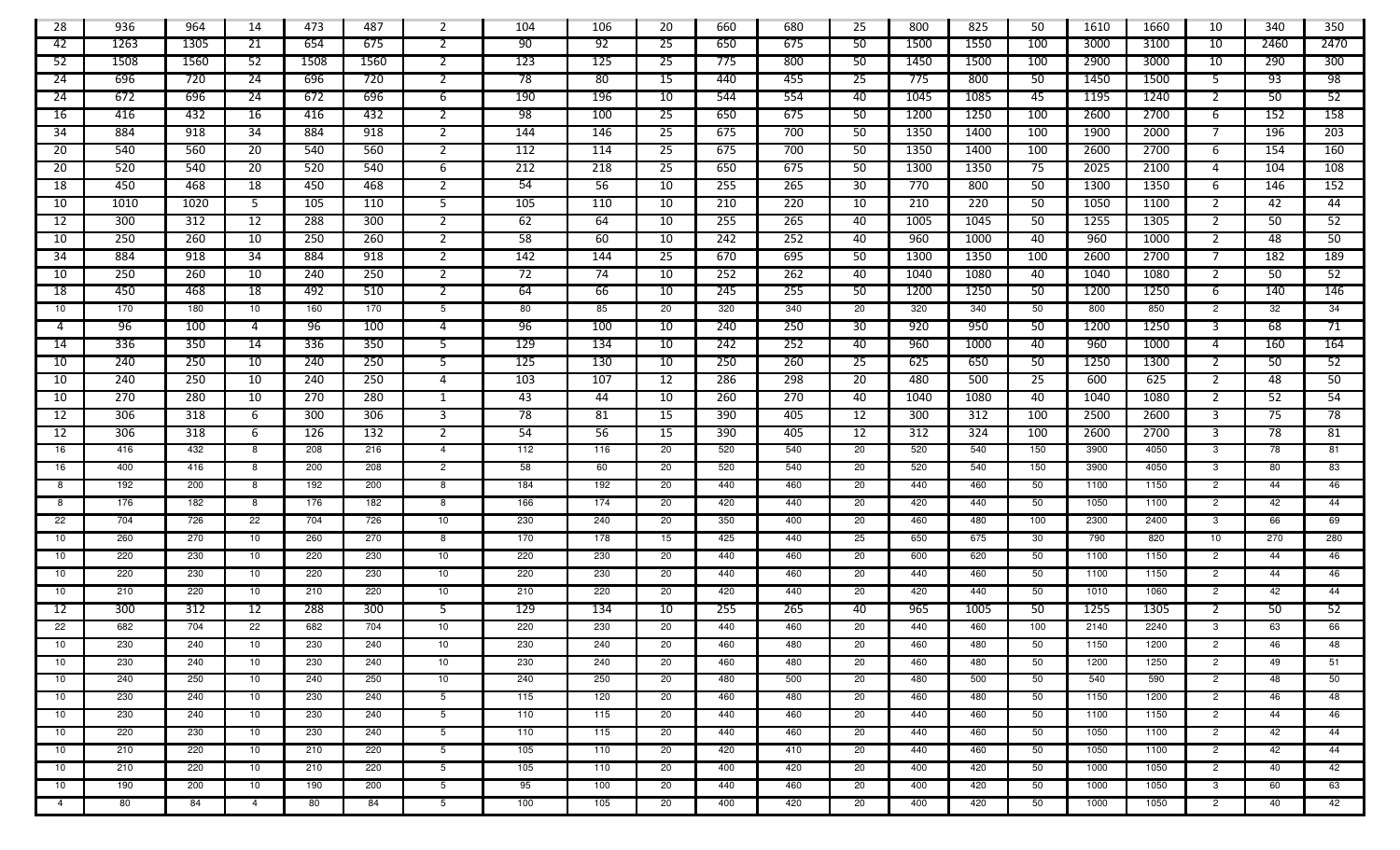| 10             | 200 | 210 | 10             | 200 | 210 | $5^{\circ}$     | 100 | 105 | 20  | 400 | 420 | 20 | 700 | 720 | 50 | 980 | 1030 | $\overline{2}$ | 40      | 42 |
|----------------|-----|-----|----------------|-----|-----|-----------------|-----|-----|-----|-----|-----|----|-----|-----|----|-----|------|----------------|---------|----|
| $\overline{4}$ | 76  | 80  | $\overline{4}$ | 76  | 80  | $\overline{2}$  | 40  | 42  | 10  | 190 | 200 | 10 | 190 | 200 | 25 | 475 | 500  | $\overline{2}$ | 38      | 40 |
| 10             | 190 | 200 | 10             | 190 | 200 | $5^{\circ}$     | 95  | 100 | 20  | 380 | 400 | 20 | 380 | 400 | 50 | 950 | 1000 | $\overline{2}$ | 38      | 40 |
| 10             | 190 | 200 | 10             | 190 | 200 | 5 <sup>5</sup>  | 95  | 100 | 20  | 380 | 400 | 20 | 380 | 400 | 50 | 950 | 1000 | $\overline{2}$ | 38      | 40 |
| 10             | 180 | 190 | 50             | 790 | 840 | 5 <sup>5</sup>  | 95  | 100 | 20  | 380 | 400 | 20 | 380 | 400 | 50 | 950 | 1000 | $\overline{2}$ | 38      | 40 |
| 10             | 190 | 200 | 10             | 190 | 200 | 5               | 95  | 100 | -20 | 380 | 400 | 20 | 380 | 400 | 50 | 950 | 1000 | $\overline{2}$ | 38      | 40 |
| $\overline{4}$ | 76  | 80  | $\overline{4}$ | 76  | 80  | $5^{\circ}$     | 95  | 100 | 20  | 380 | 400 | 20 | 380 | 400 | 50 | 950 | 400  | $\overline{2}$ | 38      | 40 |
| 10             | 180 | 190 | 10             | 180 | 190 | 5               | 90  | 95  | 20  | 420 | 440 | 20 | 420 | 440 | 50 | 850 | 900  | $\overline{2}$ | 36      | 38 |
| 20             | 340 | 360 | 10             | 120 | 130 | 5               | 80  | 90  | 20  | 320 | 340 | 20 | 320 | 340 | 15 | 240 | 255  | 5              | 65      | 70 |
| $\overline{4}$ | 60  | 64  | $\overline{4}$ | 60  | 64  | 5               | 80  | 85  | 75  | 430 | 505 | 20 | 320 | 340 | 50 | 800 | 850  | $\overline{2}$ | 32      | 34 |
| 10             | 160 | 170 | 5              | 80  | 85  | $5\overline{)}$ | 80  | 85  | 20  | 320 | 340 | 20 | 320 | 340 | 50 | 800 | 850  | $\overline{2}$ | 32      | 34 |
| 10             | 160 | 170 | 5              | 80  | 85  | 5 <sub>5</sub>  | 80  | 85  | 20  | 320 | 340 | 20 | 320 | 340 | 50 | 800 | 850  | $\overline{2}$ | 32      | 34 |
| 10             | 160 | 162 | 5              | 80  | 85  | 5 <sub>5</sub>  | 80  | 85  | 20  | 320 | 340 | 20 | 320 | 340 | 50 | 800 | 850  | $\overline{2}$ | 32      | 34 |
| 10             | 150 | 160 | 5              | 75  | 80  | 5 <sup>5</sup>  | 75  | 80  | 20  | 300 | 320 | 20 | 300 | 320 | 60 | 870 | 930  | $\overline{2}$ | 30      | 32 |
| 10             | 150 | 160 | 5              | 75  | 80  | 5 <sup>5</sup>  | 75  | 80  | 20  | 300 | 320 | 20 | 300 | 320 | 50 | 750 | 800  | $\overline{2}$ | 48      | 50 |
| 10             | 140 | 150 | 5              | 70  | 75  | 5 <sup>5</sup>  | 70  | 75  | 20  | 280 | 300 | 20 | 280 | 300 | 50 | 700 | 750  | $\overline{2}$ | 28      | 30 |
| 10             | 140 | 150 | 5              | 70  | 75  | 5 <sup>5</sup>  | 70  | 75  | 20  | 280 | 300 | 20 | 280 | 300 | 50 | 700 | 750  | $\overline{2}$ | 28      | 30 |
| 10             | 140 | 150 | 5              | 70  | 75  | 5 <sup>5</sup>  | 70  | 75  | 20  | 280 | 300 | 20 | 280 | 300 | 50 | 700 | 750  | $\overline{2}$ | 28      | 30 |
| 10             | 120 | 130 | 5 <sup>5</sup> | 95  | 100 | $5^{\circ}$     | 60  | 65  | 20  | 240 | 260 | 20 | 240 | 260 | 50 | 600 | 650  | $\overline{2}$ | 24      | 26 |
| 10             | 120 | 130 | 5              | 60  | 65  | 5 <sup>5</sup>  | 60  | 65  | 20  | 240 | 260 | 20 | 240 | 260 | 50 | 600 | 650  | $\overline{2}$ | 24      | 26 |
| 10             | 110 | 120 | 10             | 110 | 120 | 5 <sup>5</sup>  | 55  | 60  | 20  | 220 | 240 | 20 | 220 | 240 | 50 | 550 | 600  | $\overline{2}$ | 22      | 24 |
| - 10           | 120 | 130 | 10             | 120 | 130 | 5               | 60  | 65  | 20  | 240 | 260 | 20 | 240 | 260 | 50 | 600 | 650  | $\overline{2}$ | 24      | 26 |
| 10             | 120 | 130 | 10             | 130 | 140 | 5 <sup>5</sup>  | 60  | 65  | 20  | 240 | 260 | 20 | 240 | 260 | 50 | 600 | 650  | $\overline{2}$ | 24      | 26 |
| -10            | 110 | 120 | 5              | 55  | 60  | $5^{\circ}$     | 55  | 60  | 20  | 220 | 240 | 20 | 200 | 220 | 50 | 550 | 600  | $\overline{2}$ | 22      | 22 |
| 10             | 100 | 110 | 5              | 50  | 55  | 5 <sup>5</sup>  | 50  | 55  | 20  | 200 | 220 | 20 | 200 | 220 | 50 | 500 | 550  | $\overline{2}$ | 20      | 22 |
| 10             | 110 | 120 | 10             | 110 | 120 | 5 <sup>5</sup>  | 55  | 60  | 20  | 220 | 240 | 20 | 220 | 240 | 50 | 550 | 600  | $\overline{2}$ | 22      | 24 |
| 10             | 110 | 120 | 10             | 110 | 120 | 5 <sup>5</sup>  | 55  | 60  | 20  | 220 | 240 | 20 | 220 | 240 | 50 | 550 | 600  | $\overline{2}$ | 22      | 24 |
| 10             | 110 | 120 | 10             | 110 | 120 | $5^{\circ}$     | 55  | 60  | 20  | 220 | 240 | 20 | 220 | 240 | 50 | 550 | 600  | $\overline{2}$ | 22      | 24 |
| 10             | 110 | 120 | 10             | 110 | 120 | 5 <sup>5</sup>  | 55  | 60  | 20  | 220 | 240 | 20 | 220 | 240 | 50 | 550 | 600  | $\overline{2}$ | $^{22}$ | 24 |
| 10             | 110 | 120 | 10             | 110 | 120 | 5 <sup>5</sup>  | 55  | 60  | 20  | 220 | 240 | 20 | 220 | 240 | 50 | 550 | 600  | $\overline{2}$ | 22      | 24 |
| 10             | 110 | 120 | 10             | 110 | 120 | 5 <sup>5</sup>  | 55  | 60  | 20  | 220 | 240 | 20 | 220 | 240 | 50 | 550 | 600  | $\overline{2}$ | 22      | 24 |
| 10             | 110 | 120 | 10             | 110 | 120 | $5^{\circ}$     | 55  | 60  | 20  | 220 | 240 | 20 | 200 | 220 | 50 | 500 | 550  | $\overline{2}$ | 28      | 30 |
| -10            | 110 | 120 | 10             | 110 | 120 | 5 <sup>5</sup>  | 50  | 55  | 20  | 200 | 220 | 20 | 200 | 220 | 50 | 500 | 550  | $\overline{2}$ | 20      | 22 |
| 10             | 130 | 140 | 10             | 130 | 140 | 5 <sup>5</sup>  | 65  | 70  | 20  | 250 | 300 | 20 | 260 | 280 | 50 | 650 | 700  | $\overline{2}$ | 26      | 28 |
| - 10           | 130 | 140 | 10             | 130 | 140 | 5 <sup>5</sup>  | 65  | 70  | 20  | 260 | 280 | 20 | 260 | 280 | 50 | 650 | 700  | $\overline{2}$ | 26      | 28 |
| 10             | 120 | 130 | 10             | 120 | 130 | $5^{\circ}$     | 60  | 65  | 20  | 240 | 260 | 20 | 240 | 260 | 50 | 600 | 650  | $\overline{c}$ | 22      | 24 |
| 10             | 110 | 120 | 10             | 110 | 120 | 5 <sub>5</sub>  | 55  | 60  | 20  | 220 | 240 | 20 | 220 | 240 | 50 | 550 | 600  | $\overline{2}$ | 26      | 28 |
| 10             | 110 | 120 | 10             | 110 | 120 | 5 <sub>5</sub>  | 55  | 60  | 20  | 210 | 230 | 20 | 210 | 230 | 50 | 550 | 600  | $\overline{2}$ | 22      | 24 |
| 10             | 110 | 120 | 10             | 110 | 120 | 5 <sub>1</sub>  | 55  | 60  | 20  | 220 | 240 | 20 | 220 | 240 | 50 | 550 | 600  | $\overline{2}$ | 22      | 24 |
| 10             | 110 | 120 | 10             | 110 | 120 | $5^{\circ}$     | 55  | 60  | 20  | 220 | 240 | 20 | 220 | 240 | 50 | 550 | 600  | $\overline{2}$ | 22      | 24 |
| 10             | 110 | 120 | 10             | 110 | 120 | $5\overline{)}$ | 55  | 60  | 20  | 220 | 240 | 20 | 220 | 240 | 50 | 550 | 600  | $\overline{2}$ | 22      | 24 |
| 10             | 110 | 120 | 10             | 110 | 120 | 5 <sup>5</sup>  | 55  | 60  | 20  | 220 | 240 | 20 | 220 | 240 | 50 | 550 | 600  | $\overline{2}$ | 20      | 22 |
| 10             | 110 | 120 | 10             | 110 | 120 | 5 <sup>5</sup>  | 55  | 60  | 20  | 220 | 240 | 20 | 220 | 240 | 50 | 550 | 600  | $\overline{2}$ | 22      | 24 |
| 10             | 110 | 120 | 10             | 110 | 120 | 5 <sup>5</sup>  | 55  | 60  | 20  | 220 | 240 | 20 | 220 | 240 | 50 | 550 | 600  | $\overline{2}$ | 20      | 22 |
| 10             | 100 | 110 | 10             | 100 | 110 | 5 <sup>5</sup>  | 50  | 55  | 20  | 200 | 220 | 20 | 200 | 220 | 50 | 500 | 550  | $\overline{c}$ | 22      | 24 |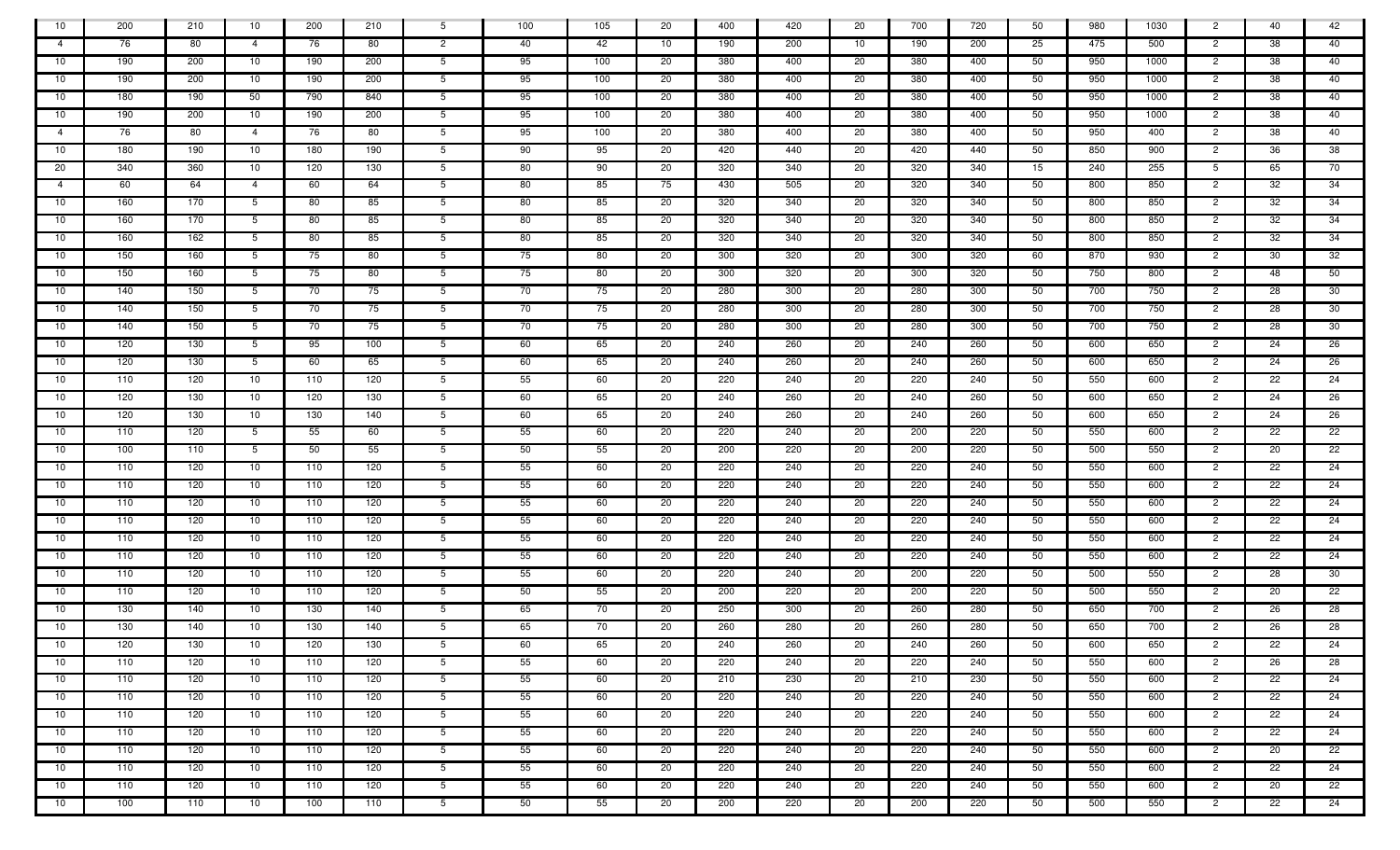| 10   | 100 | 110 | 10 | 100 | 110 | 5               | 50 | 55 | 20  | 200 | 220 | 20 | 200 | 220 | 50 | 500 | 550 | $\overline{2}$ | 20 | 22 |
|------|-----|-----|----|-----|-----|-----------------|----|----|-----|-----|-----|----|-----|-----|----|-----|-----|----------------|----|----|
| 10   | 100 | 110 | 10 | 100 | 110 | 5 <sup>5</sup>  | 50 | 55 | 20  | 200 | 220 | 20 | 200 | 220 | 50 | 500 | 550 | $\overline{2}$ | 20 | 22 |
| 10   | 100 | 110 | 10 | 100 | 110 | 5               | 50 | 55 | 20  | 160 | 180 | 20 | 160 | 180 | 50 | 500 | 550 | $\overline{2}$ | 20 | 22 |
| 10   | 100 | 110 | 10 | 100 | 110 | 5 <sup>5</sup>  | 50 | 55 | 20  | 200 | 250 | 20 | 200 | 220 | 50 | 500 | 550 | $\overline{2}$ | 20 | 22 |
| 10   | 100 | 110 | 10 | 100 | 110 | 5 <sup>5</sup>  | 50 | 55 | 20  | 200 | 220 | 20 | 200 | 220 | 50 | 500 | 550 | $\overline{2}$ | 20 | 22 |
| 10   | 100 | 110 | 10 | 100 | 110 | 5               | 50 | 55 | -20 | 200 | 220 | 20 | 200 | 220 | 50 | 500 | 550 | $\overline{2}$ | 20 | 22 |
| 10   | 100 | 110 | 10 | 100 | 110 | $5^{\circ}$     | 50 | 55 | 20  | 180 | 200 | 20 | 180 | 200 | 50 | 450 | 500 | $\overline{2}$ | 18 | 20 |
| 10   | 100 | 110 | 10 | 100 | 110 | 5               | 50 | 55 | 20  | 220 | 240 | 20 | 220 | 240 | 50 | 550 | 600 | $\overline{2}$ | 22 | 24 |
| 10   | 100 | 110 | 10 | 100 | 110 | 5               | 50 | 55 | 20  | 200 | 220 | 20 | 200 | 220 | 50 | 500 | 550 | $\overline{2}$ | 20 | 22 |
| 10   | 100 | 110 | 10 | 100 | 110 | 5               | 50 | 55 | 20  | 200 | 220 | 20 | 200 | 220 | 50 | 450 | 500 | $\overline{2}$ | 18 | 20 |
| 10   | 100 | 110 | 10 | 100 | 110 | 5               | 50 | 55 | 20  | 220 | 240 | 20 | 220 | 240 | 50 | 550 | 600 | $\overline{2}$ | 22 | 24 |
| 10   | 100 | 110 | 10 | 100 | 110 | 5 <sub>5</sub>  | 50 | 55 | 20  | 200 | 220 | 20 | 200 | 220 | 50 | 500 | 500 | $\overline{2}$ | 18 | 20 |
| 10   | 100 | 110 | 10 | 100 | 110 | 5 <sup>5</sup>  | 50 | 55 | 20  | 200 | 220 | 20 | 200 | 220 | 50 | 500 | 550 | $\overline{2}$ | 20 | 22 |
| 10   | 110 | 120 | 10 | 110 | 120 | 5 <sup>5</sup>  | 55 | 60 | 20  | 220 | 240 | 20 | 220 | 240 | 50 | 550 | 600 | $\overline{2}$ | 22 | 24 |
| 10   | 110 | 120 | 10 | 110 | 120 | 5 <sup>5</sup>  | 55 | 60 | 20  | 220 | 240 | 20 | 220 | 240 | 50 | 550 | 600 | $\overline{2}$ | 22 | 24 |
| 10   | 110 | 120 | 10 | 110 | 120 | 5 <sup>5</sup>  | 50 | 55 | 20  | 200 | 220 | 20 | 200 | 220 | 50 | 500 | 550 | $\overline{2}$ | 20 | 22 |
| 10   | 110 | 120 | 10 | 110 | 120 | 5               | 55 | 60 | 20  | 220 | 240 | 20 | 220 | 240 | 50 | 500 | 550 | $\overline{2}$ | 20 | 22 |
| 10   | 110 | 120 | 10 | 110 | 120 | 5 <sup>5</sup>  | 55 | 60 | 20  | 200 | 220 | 20 | 200 | 220 | 50 | 500 | 550 | $\overline{2}$ | 20 | 22 |
| 10   | 120 | 130 | 10 | 120 | 130 | $5^{\circ}$     | 65 | 70 | 20  | 260 | 280 | 20 | 260 | 280 | 50 | 650 | 700 | $\overline{2}$ | 26 | 28 |
| 10   | 120 | 130 | 10 | 120 | 130 | 5 <sup>5</sup>  | 60 | 65 | 20  | 240 | 260 | 20 | 240 | 260 | 50 | 600 | 650 | $\overline{2}$ | 24 | 26 |
| 10   | 120 | 130 | 10 | 120 | 130 | 5 <sup>5</sup>  | 60 | 65 | 20  | 240 | 260 | 20 | 240 | 260 | 50 | 600 | 650 | $\overline{2}$ | 24 | 26 |
| 10   | 120 | 130 | 10 | 120 | 130 | 5               | 60 | 65 | 20  | 240 | 260 | 20 | 240 | 260 | 50 | 600 | 650 | $\overline{2}$ | 24 | 26 |
| 10   | 120 | 130 | 10 | 120 | 130 | 5 <sup>5</sup>  | 60 | 65 | 20  | 240 | 260 | 20 | 240 | 260 | 50 | 600 | 650 | $\overline{2}$ | 24 | 26 |
| -10  | 140 | 160 | 10 | 140 | 160 | $5^{\circ}$     | 70 | 75 | 20  | 300 | 350 | 20 | 240 | 260 | 50 | 700 | 750 | $\overline{2}$ | 28 | 30 |
| 10   | 130 | 140 | 10 | 130 | 140 | 5 <sup>5</sup>  | 65 | 70 | 20  | 260 | 280 | 20 | 260 | 280 | 50 | 650 | 700 | $\overline{2}$ | 26 | 28 |
| 10   | 130 | 140 | 10 | 130 | 140 | 5 <sup>5</sup>  | 60 | 65 | 20  | 240 | 260 | 20 | 240 | 260 | 50 | 600 | 650 | $\overline{2}$ | 24 | 26 |
| 10   | 130 | 140 | 10 | 130 | 140 | 5 <sup>5</sup>  | 70 | 75 | 20  | 240 | 260 | 20 | 240 | 260 | 50 | 700 | 750 | $\overline{2}$ | 30 | 32 |
| 10   | 130 | 140 | 10 | 130 | 140 | $5^{\circ}$     | 70 | 75 | 20  | 260 | 280 | 20 | 260 | 280 | 50 | 700 | 750 | $\overline{2}$ | 26 | 28 |
| 10   | 130 | 140 | 10 | 130 | 140 | 5 <sup>5</sup>  | 70 | 75 | 20  | 280 | 300 | 20 | 280 | 300 | 50 | 700 | 750 | $\overline{2}$ | 32 | 34 |
| 10   | 130 | 140 | 10 | 130 | 140 | 5 <sup>5</sup>  | 70 | 75 | 20  | 320 | 340 | 20 | 300 | 340 | 50 | 700 | 750 | $\overline{2}$ | 28 | 30 |
| 10   | 130 | 140 | 10 | 130 | 140 | 5 <sup>5</sup>  | 70 | 75 | 20  | 300 | 320 | 20 | 300 | 320 | 50 | 700 | 750 | $\overline{2}$ | 28 | 30 |
| 10   | 130 | 140 | 10 | 130 | 140 | $5^{\circ}$     | 70 | 75 | 20  | 280 | 300 | 20 | 280 | 300 | 50 | 700 | 750 | $\overline{2}$ | 28 | 30 |
| -10  | 130 | 140 | 10 | 130 | 130 | 5 <sup>5</sup>  | 65 | 70 | 20  | 240 | 260 | 20 | 240 | 260 | 50 | 600 | 650 | $\overline{2}$ | 24 | 26 |
| 10   | 120 | 130 | 10 | 120 | 130 | 5 <sup>5</sup>  | 70 | 75 | 20  | 260 | 280 | 20 | 260 | 280 | 50 | 650 | 700 | $\overline{2}$ | 26 | 28 |
| - 10 | 130 | 140 | 10 | 130 | 140 | 5 <sup>5</sup>  | 70 | 75 | 20  | 280 | 300 | 20 | 280 | 300 | 50 | 700 | 750 | $\overline{2}$ | 26 | 28 |
| 10   | 130 | 140 | 10 | 130 | 140 | $5^{\circ}$     | 70 | 75 | 20  | 280 | 300 | 20 | 280 | 300 | 50 | 700 | 750 | $\overline{c}$ | 28 | 30 |
| 10   | 130 | 140 | 10 | 130 | 140 | 5 <sub>5</sub>  | 70 | 75 | 20  | 260 | 280 | 20 | 260 | 280 | 50 | 650 | 700 | $\overline{2}$ | 26 | 28 |
| 10   | 130 | 140 | 10 | 130 | 140 | 5 <sub>5</sub>  | 65 | 70 | 20  | 260 | 280 | 20 | 260 | 280 | 50 | 650 | 700 | $\overline{2}$ | 24 | 26 |
| 10   | 140 | 150 | 10 | 14  | 150 | 5 <sub>1</sub>  | 70 | 75 | 20  | 280 | 300 | 20 | 280 | 300 | 50 | 700 | 750 | $\overline{2}$ | 28 | 30 |
| 10   | 140 | 150 | 10 | 140 | 150 | 5 <sup>5</sup>  | 70 | 75 | 20  | 280 | 300 | 20 | 280 | 300 | 50 | 700 | 750 | $\overline{2}$ | 28 | 30 |
| 10   | 140 | 150 | 10 | 140 | 150 | $5\overline{)}$ | 75 | 80 | 20  | 260 | 280 | 20 | 260 | 280 | 50 | 650 | 700 | $\overline{2}$ | 24 | 26 |
| 10   | 130 | 140 | 10 | 130 | 140 | 5 <sup>5</sup>  | 75 | 80 | 20  | 260 | 280 | 20 | 260 | 280 | 50 | 650 | 700 | $\overline{2}$ | 26 | 28 |
| 10   | 100 | 110 | 10 | 100 | 110 | 5 <sup>5</sup>  | 50 | 55 | 20  | 200 | 220 | 20 | 200 | 220 | 50 | 500 | 550 | $\overline{2}$ | 22 | 24 |
| 10   | 100 | 110 | 10 | 100 | 110 | 5 <sup>5</sup>  | 50 | 55 | 20  | 200 | 220 | 20 | 200 | 220 | 50 | 500 | 550 | $\overline{2}$ | 20 | 22 |
| - 10 | 100 | 110 | 10 | 100 | 110 | 5 <sup>5</sup>  | 50 | 55 | 20  | 200 | 220 | 20 | 200 | 220 | 50 | 500 | 550 | $\overline{c}$ | 20 | 22 |